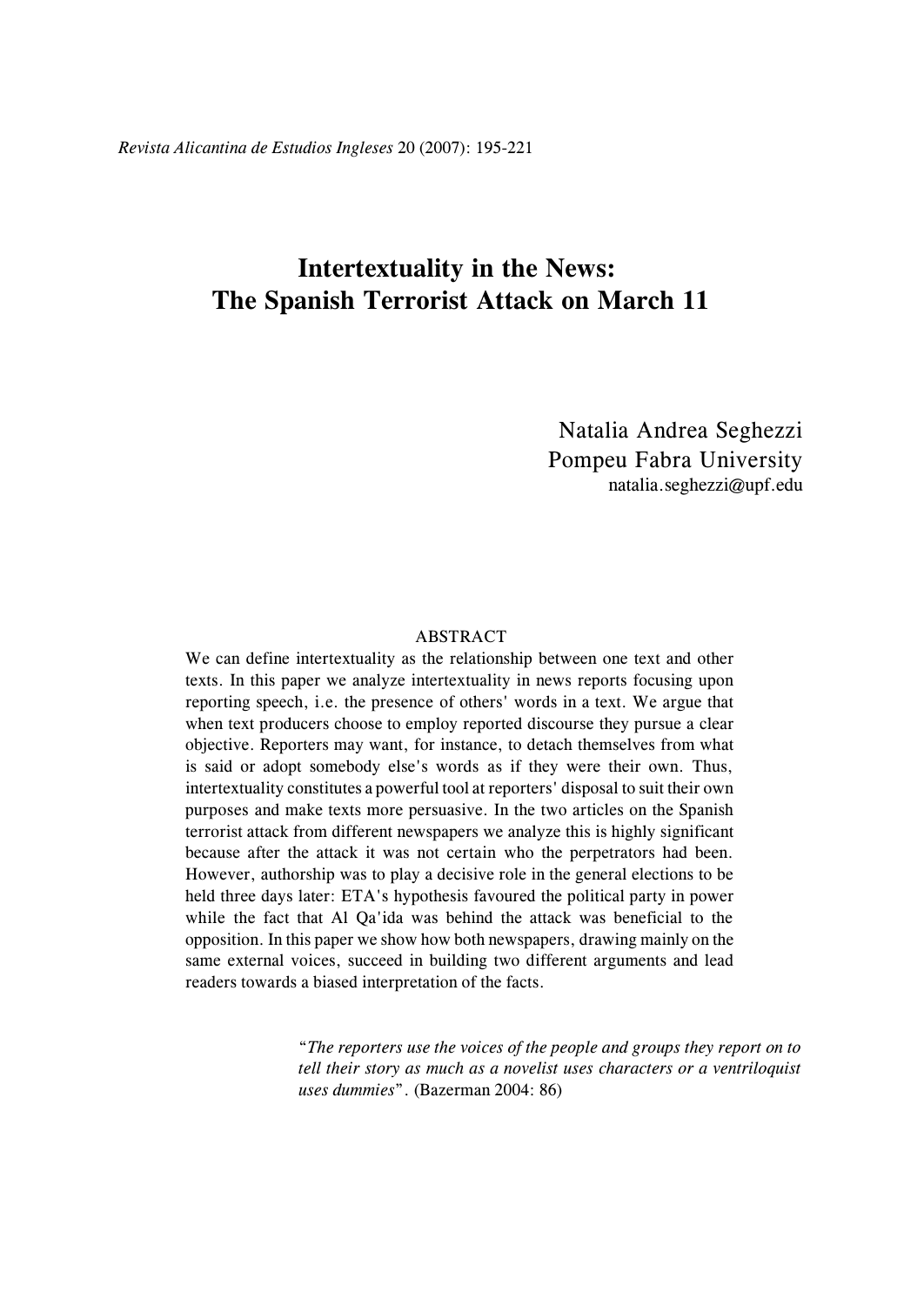# **1. Introduction**

The term intertextuality appeared in the 1960's and since then it has been widely used across different disciplines. Broadly speaking, we can define intertextuality as the relationship that exists between one text and other texts. In our work we will analyze intertextuality in news reports focusing upon reporting speech, i.e. the presence of others' words in a text. We argue that when text producers choose to employ indirect discourse, direct discourse or scare quotes to reproduce what others have said, they pursue a clear objective. Reporters may want, for instance, to detach themselves from what is said or adopt somebody else's words as if they were their own. Thus, intertextuality constitutes a powerful tool at reporters' disposal to suit their own purposes, make texts more persuasive and lead readers towards a biased interpretation of the facts.

In the two articles on the terrorist attack on Spanish trains in 2004 we will analyze this is highly significant because after the attack, it was not certain whether it had been perpetuated by ETA or Al Qa'ida but authorship was to play a decisive role in the general elections to be held three days later: ETA's hypothesis favoured the political party in power while the fact that Al Qa'ida was behind the attack was beneficial to the opposition.

## **2. Theoretical Framework**

For those involved in discourse analysis texts usually offer a rich series of surface (or textual) marks that can be analysed. However, even though the marks found in texts are generally linked and their interrelation may convey interesting insights, it is always useful to dwell on separate aspects at a time to see how a specific topic is exploited in a given text. In our case the focus of analysis will be intertextuality, described as one of the "analytical focuses which seems especially fruitful in discourse analysis" (Fairclough 1992: 74). In general, authors tend to agree on the fact that intertextuality points to the relation existing between one text and other (previous or future) texts. However, the bibliographic review reveals that intertextuality is a truly flexible concept and that it is possible to find as many definitions of the term as authors have written about it.

Many writers have made reference to this fact in their accounts. Meinhof et al.'s *Intertextuality and the Media* (2000), which is a clear example of how approaches to intertextuality can vary as individual authors do different textual analyses on media texts (which range from advertisements to music television) within the common frame of intertextuality, describes intertextuality as "a fuzzy yet powerful term" (2000: 1). Bengoechea and Sola (1997), in their introduction to *Intertextuality/Intertextualidad,* talk about a "chaotic situation" making reference to the fact that many sciences related to knowledge and language have used intertextuality differently. Graham (2000: 2) sees intertextuality as "one of the most commonly used and misused terms in contemporary critical vocabulary". The same author concludes that in order to understand why intertextuality has taken on its current meanings and applications we should study the term's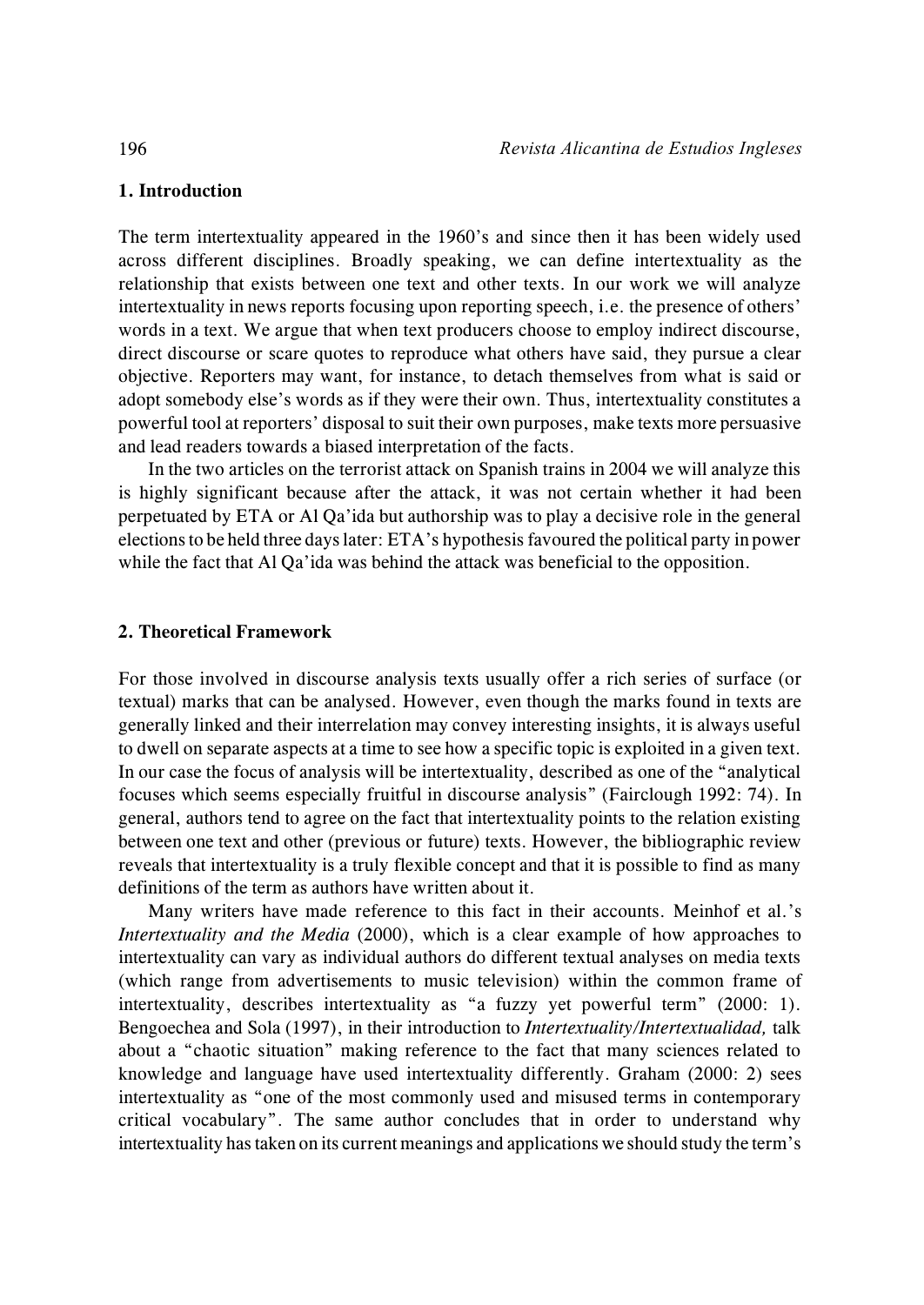#### history.

Such a task can be most useful to grasp why (and how) intertextuality, a term which origins are closely related to the literary field, has been so widely studied in various distant fields of activity such as politics, didactics and the film industry or why hypertext computer systems are the last approach to intertextuality.

This paper does not intend to give a detailed account of the development of the term intertextuality; however, a brief review will provide the general background needed to get familiar with the topic to be dealt with.

Many books on intertextuality point to Bakhtin as the starting point for the theory of intertextuality and acknowledge that the term was coined by Kristeva in 1967 in her account of Bakhtin's works *Rebelais and his World* and *Problems of Dostoevsky's Poetics*. In coining the term Kristeva meant to address a concept radically different from the traditional romantic conception of the literary work in which the text was autonomous and had one identifiable author. In this sense, as Bengoechea states, intertextuality has to do with "el proceso (necesariamente social) de creación de significado". Bakhtin (1986: 69), within the frame of his dialogical theory of language, argues that there are always preceding utterances with which a given utterance "enters into one kind of relation or another (builds on them, polemicizes with them, or simply presumes that they are already known to the listener). Any utterance is a link in a very complexly organized chain of other utterances". As we can see, intertextuality accentuates the dialogue between the different voices that are present within a text. The idea that texts draw upon other texts is also adhered to by Foucault, who states that "there can be no statement that in one way or another does not reactualize others" (1972: 98). Bengoechea, who defines intertextuality in a wide sense as "la relación habida entre un texto y otros que le preceden", divides the various approaches to intertextuality in two different groups: those who analyse texts in relation to the social structures in which they were produced and those who do not. The author acknowledges, however, that the approaches to intertextuality are potentially infinite.

Among those who focus exclusively on the text we can mention De Beaugrande, who, in his work on text linguistics, takes intertextuality as one of the seven principles that make up the concept of textuality. For him, intertextuality involves the relationships with other texts, specially those coming from the same text type or a similar one (De Beaugrande and Dressler 1981).

Authors like Fairclough and Kress are within the second group of analysts, those who consider not only texts but also their social context of production. Intertextual analysis is for them a valuable tool to understand the conflictive socio-cultural representations found in texts. In *Discourse and Social Change* Fairclough claims that intertextuality constitutes a major focus of analysis because, as Kristeva observes, it implies "the insertion of history (society) into a text and of this text into history". Fairclough explainsthat by "the insertion of history into a text" Kristeva means that texts are built out of texts from the past and that by "the insertion of a text into history" she is pointing to the fact that texts respond to, reaccentuate and rework past texts. Consequently, texts play a major role in history as well as social and cultural change (Fairclough 1992: 102).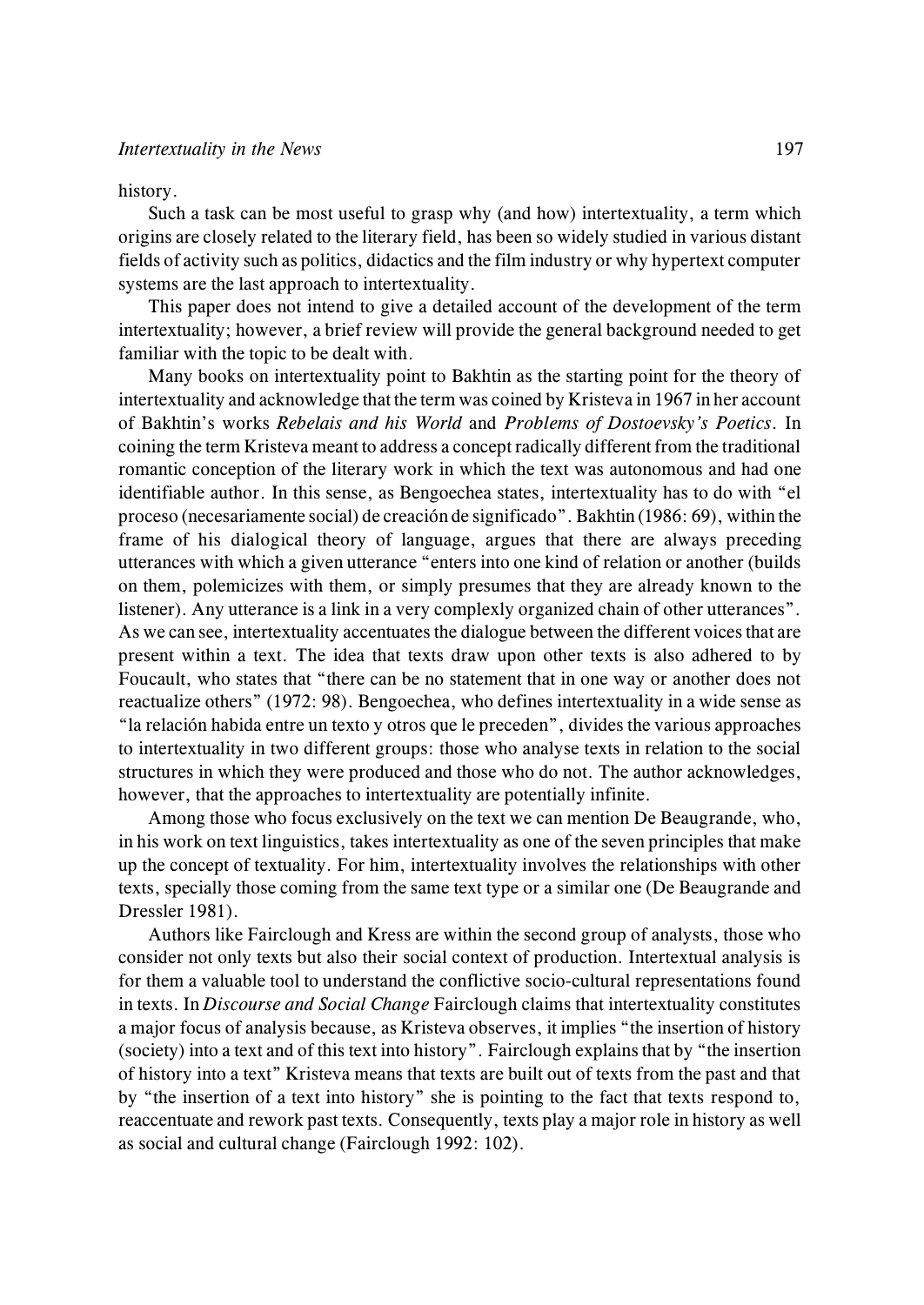In the same book Fairclough (75-85) develops an analytical framework for text analysis which covers aspects of production and interpretation as well as formal properties of texts. In his view, a comprehensive framework for analysing texts should include: vocabulary, grammar, cohesion, text structure, the 'force' of utterances, the 'coherence' of texts and their 'intertextuality'. The author differentiates between 'manifest intertextuality', the case where specific other texts are overtly drawn upon within a text and 'interdiscursivity', which results in the constitution of texts out of elements and conventions of different discourse types or genres.

In our work we will approach intertextuality concentrating exclusively on what Fairclough calls manifest intertextuality, i.e. features which are manifest on the surface of texts. Within the glossary in *Analysing Discourse* Fairclough (2003: 39) provides the following definition:

The intertextuality of a text is the presence within it of elements of other texts (and therefore potentially other voices than the author's own) which may be related to (dialogued with, assumed, rejected, etc.) in various ways [...] The most common and pervasive form of intertextuality is reported speech (including reported writing and thought), though there are others (including irony). Reported speech may or may not be attributed to specific voices, and speech (writing, thought) can be reported in various forms, including direct (reproduction of actual words used) and indirect report (summary).

Such a definition of intertextuality provides the key elements to analyse texts from an intertextual perspective. According to it, the major focus of analysis should be reported speech (in the form of direct or indirect report). Fairclough suggests, however, that there may be other points or 'forms of intertextuality' worthy of analysis. He considers that irony, presupposition, negation and metadiscourse are all of them forms of manifest intertextuality that can also shed some light onto the intertextual nature of a text.

#### **3. Intertextuality in news reports**

Since our focus of analysis is intertextuality in relation to news reports, we may wonder why text producers resort to intertextuality when they write their reports or, in other words, why reporters choose to include what others have said in their own account of the facts.

In relation to this question, Fairclough (1992: 84) expresses that "intertextuality is basically the property texts have of being full of snatches of other texts […] which the text may assimilate, contradict, ironically echo and so forth". This statement suggests that the presence of others' voices in reporters' texts can serve different purposes. Thus, we can conclude that when text producers mention (directly or indirectly) what someone else has said, they do it for some reason. As Bazerman (2004: 94) clearly states:

Intertextuality is not just a matter of which other texts you refer to, but how you use them, what you use them for, and ultimately how you position yourself as a writer to them to make your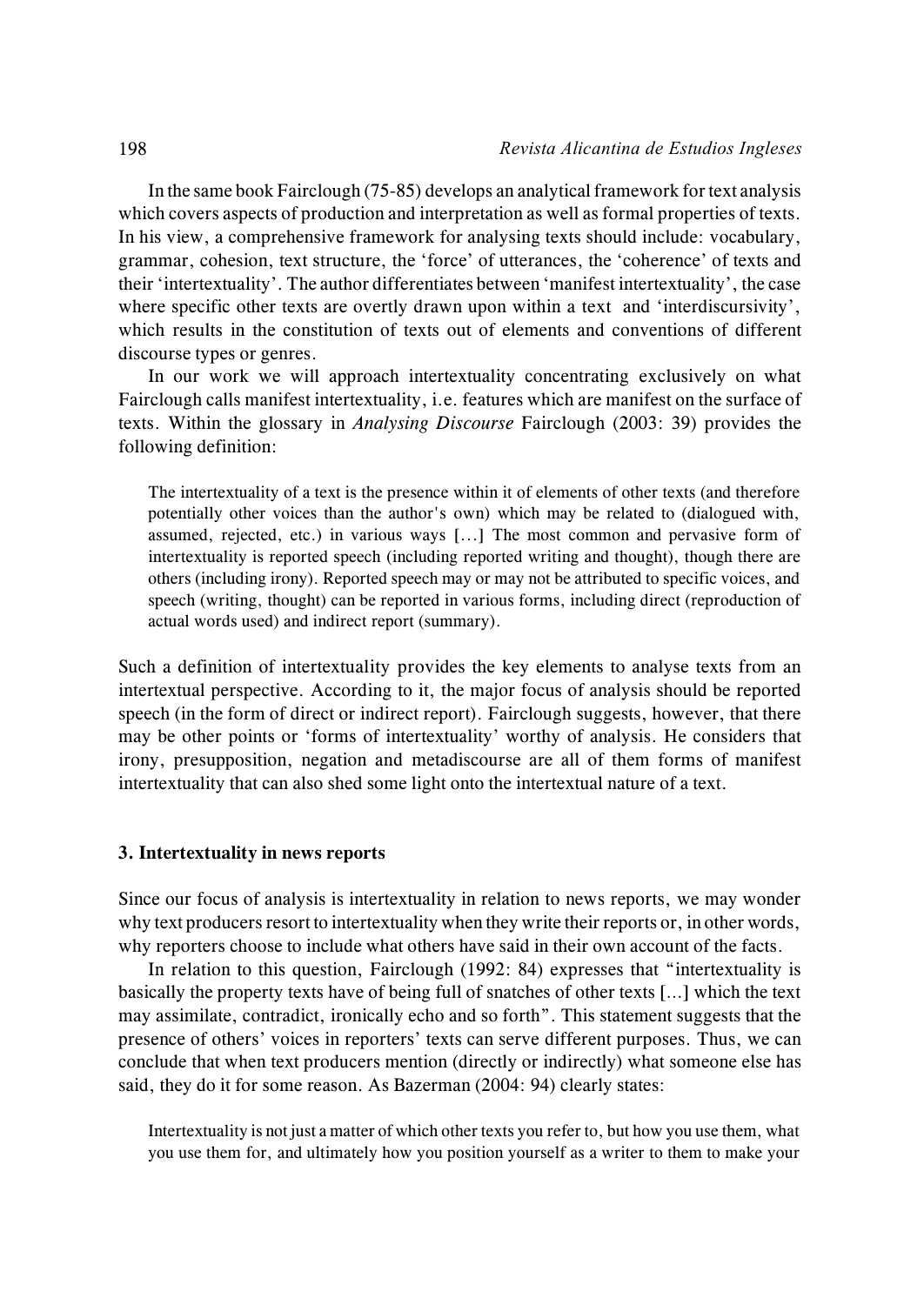own statement. People can develop adeptly complex and subtly skilled ways of building on the words of others. Such complex intertextual performances are so familiar we hardly notice them.

Apparently, the use of intertextuality by reporters is always intentional and they can become experts at manipulating others' words to their aim.

Van Dijk's analyses of news are also very illuminating as regards the presence of intertextuality in news reports. In *La noticia como discurso* (1990: 114) the author examines the journalistic discourse style and concludes that among the limitations news reporters have, due to the fact that they produce institutional discourse, "las citas son una poderosa estrategia para el periodista a fin de evitar las limitaciones sobre la impersonalidad, las opiniones, el punto de vista y la formalidad". His idea also points to the fact that quotations may be used by reporters to suit their own purposes. Van Dijk's studies on news revolve around the structure of news reports as well as the processes of news production and comprehension. He links textual and sociocultural analyses mainly to show how some press practices contribute to the reproduction of racist ideologies. In *Racism and the press* (1991: 151-175) van Dijk devotes a chapter to *quotations and sources*. There the emphasis is on the selection and summarization source statements undergo and the ideological basis the strategies employed in those processes may have. Related to this, van Dijk talks about the functions quotations have. We could say that, basically, quotations may serve one of these five purposes:

- 1. being newsworthy in their own right
- 2. making the story more lively
- 3. enhancing the credibility of the account
- 4. allowing interpretation of news events
- 5. allowing the insertion of subjecive interpretations and opinions

Bazerman (2004: 86) Morawski (1970) and Plett (1991) also coincide in viewing intertextuality as having specific functions within texts. Bazerman considers that others' statements can be used to background, support or contrast arguments; Morawski speaks about the authoritative, erudite and ornamental functions of quotations and Plett holds that given the authority of the original source, authoritative quotations are used to legitimate statements, being their function fundamentally ideological.

As we can see, quotations (and intertextuality as a whole) play an important role within texts and can therefore be a reporter's powerful strategy to make news reports more persuasive.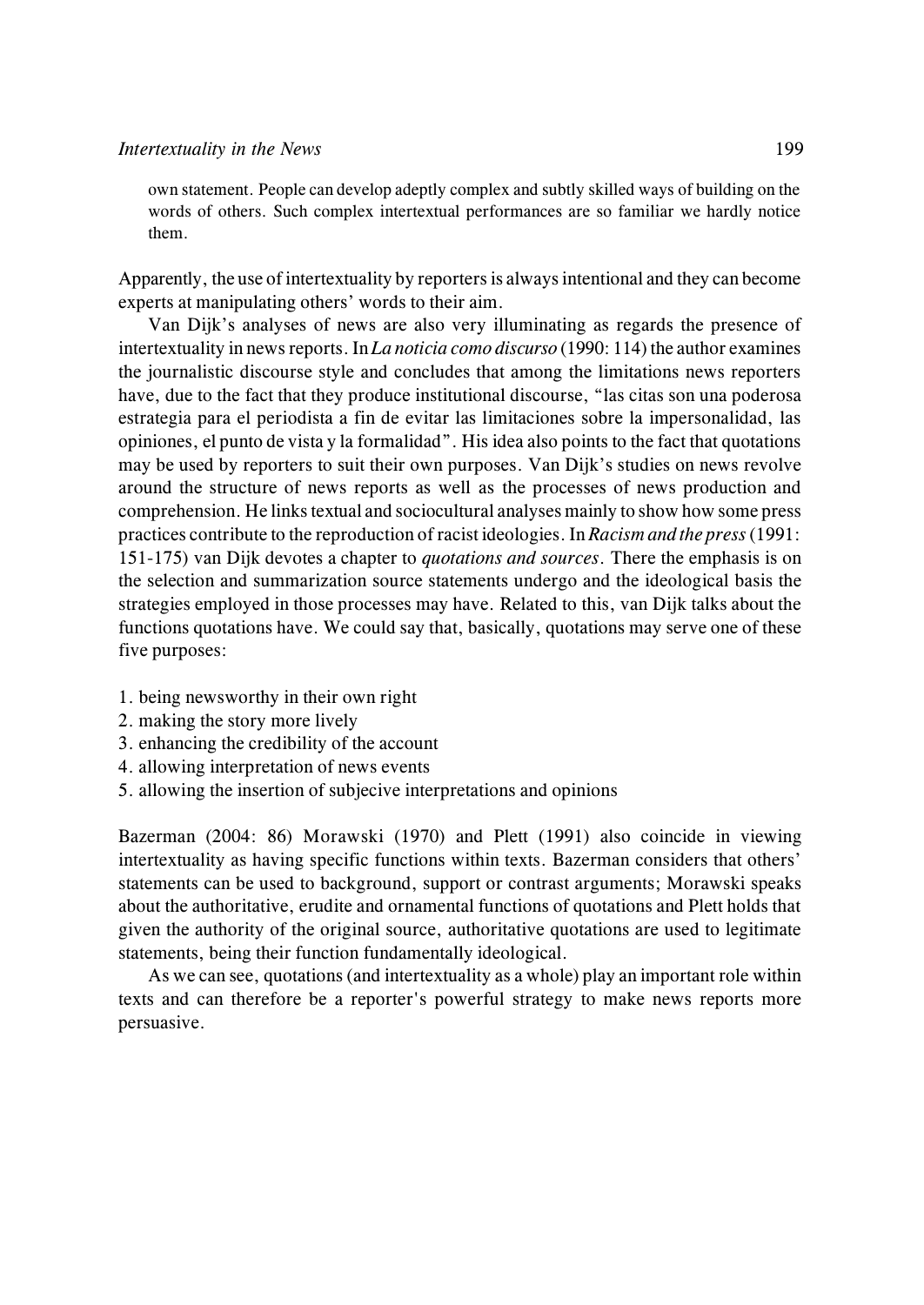## **4. Terrorism and the media**

In the present work we argue that when intertextuality is present within news reports it usually performs a specific function. It is our aim then to analyse the articles we have chosen and find how intertextuality is employed to pass judgement and convey a particular interpretation of the news events reported.

We should mention here that our corpus consists of two news reports on the massive terrorist attack which left near two hundred casualties and more than one thousand injured in Madrid on May 11 2004. The articles appeared on *La Vanguardia* and *El País* the day after the event. The significance of the articles chosen lies in the fact that the terrorist attack took place three days before the Spanish general elections were held. Immediately afterwards, it was not certain whether the attack had been perpetuated by Al Qa'ida or ETA but authorship was to play a decisive role in the election results. The ETA-hypothesis favoured the political party in power (the Popular Party), its candidate for presidency and the Prime Minister, J. M. Aznar. On the other hand, in case the Islamic terrorist group was to blame, the opposition (the Spanish Socialist Workers' Party, PSOE) would have had great chances of winning the elections. Eventually the PSOE had a narrow victory which was linked to the prevalence of Al Qa'ida's hypothesis over ETA's. In this context, if we accept that the media has a major role in forming public opinion, the position adopted by the newspapers is to be regarded as highly influential. According to all that has been exposed above, there are good reasons for analysing the intertextuality of a text.

But before we start with the analysis let us first revise some literature on terrorism and the media because the studies done and the experts' opinions can illuminate the analysis of intertextuality in news reports on terrorism.

Most bibliography on terrorism and the media usually revolves around similar topics. Authors (see for instance Aulestia (2005) and Norris et al. (2003)) generally attempt to define terrorism and although their definitions vary, there seems to be wide consensus on terrorism having political causes and political goals (which may be the reason why many people see the media as a mediator between government and terrorists). There is not such agreement, though, as regards the most salient topic, namely, the relationship between the media and terrorism. The nature of the relationship between terrorism and the media is very complex and has led people to take different stances as to whether media coverage on terrorism has positive or negative results.

For some critics terrorists' appearance on the media cannot be negative because the fact that their massacres become news does not mean that reporters support them. Nacos (1994) accepts that the media may benefit terrorists but argues that when they are portrayed negatively or if they are not paid much attention by the media, terrorists become weaker. For authors like Paletz et al. (1992), Rodrigo Alsina (1991) and Soria (1987), however, media coverage of terrorist acts has a negative influence. According to them, terrorists use the media as a means to achieve their goals because the media help them in propagating violence together with the fear, insecurity and chaos they want to transmit. We could say that in their view, without media coverage, there would be no terrorism. M. Thatcher once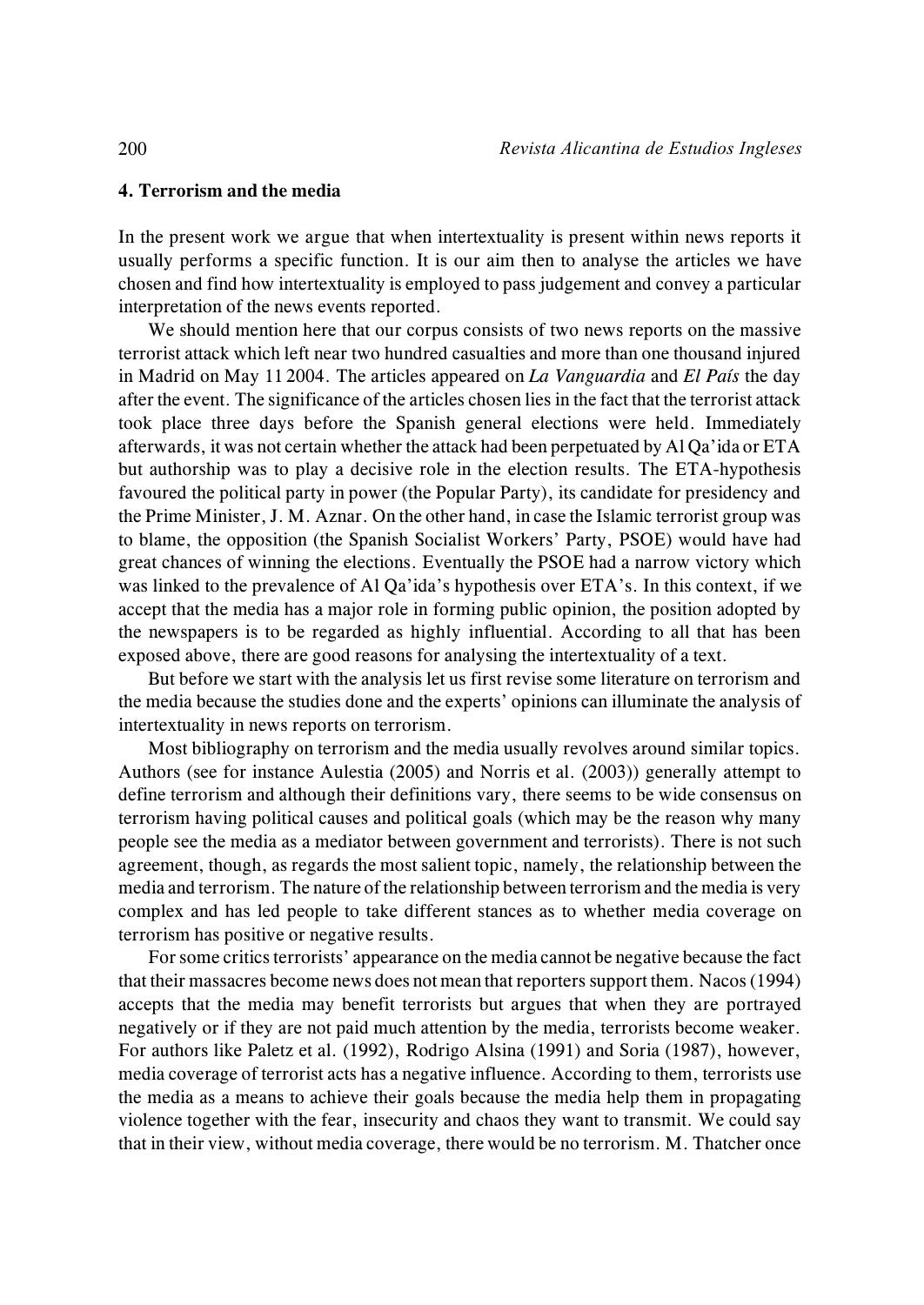insisted on this idea stating that ways should be found "to starve the terrorists and hijackers of the oxygen of publicity on which they depend<sup> $n<sup>1</sup>$ </sup>. The expert Laqueur also adheres to this posture and goes so far as to state that the media are the terrorists 'best friend'. Some authors even talk about a symbiosis or a mutual attraction between terrorism and the media pointing to the fact that the media need great news in the same way terrorists need publicity. In other words, for this group the media and terrorism are mutually interdependent. Finally, there are others who think that all publicity, good or bad, benefits terrorists because all they want is to inflict terror.

Another significant topic dealt with in most books on terrorism and the media is the role of the media in forming public opinion. It is mentioned repeatedly that reporters' work implies selecting and structuring information to present an event into a news form to the public. In this process the media can frame the news in order to guide the audience towards a particular interpretation of the facts presented. This aspect, especially in the press, is very much related to language since it is through the combination of words (though images are important too) how text producers convey their ideas and reflect and reinforce ideologies. Rodrigo Alsina (1991: 19) states that "al analizar [las] estrategias [del discurso periodístico sobre el terrorismo] puede apreciarse lo que pretenden ocultar y lo que desean hacer visible".

If we link the two main topics we have developed (the relationship between terrorism and the media and role of the latter in shaping public opinion) we can see that not only what is reported but also how it is reported matters. In other words, there is more to terrorism than the mere question about whether the media should cover terrorists attacks or not. And that something else, we believe, can be found in language. Analysing news reports can shed some light on the social uses of intertextuality and allow us to see how reporters select and rearrange what others have said to suit their own purposes.

## **5. Analysis**

We have already described our corpus, which consists of two news reports on the bombing in Madrid on March 11 2004. The articles were selected from the Spanish newspapers *El País* and *La Vanguardia* (henceforth referred to as *EP* and *LV*) and it should be noticed that the news item from EP is much longer than the one in LV (the former contains 37 paragraphs and the latter 17). For the purposes of our work content matters more than length; however, we will point out those cases where findings may have been influenced by this difference.

We will analyse intertextuality in news reports to see how reporters select and manipulate what others have said to suit their own purposes. As we have previously mentioned, the fact that the attack was perpetuated by Spanish or Islamic terrorist groups played an important part in the results of the general elections to be held three days after the attack. Consequently, we want to see whether reporters use others' speech to support ETA's or AlQa'ida's hypothesis about March 11 terrorist attack.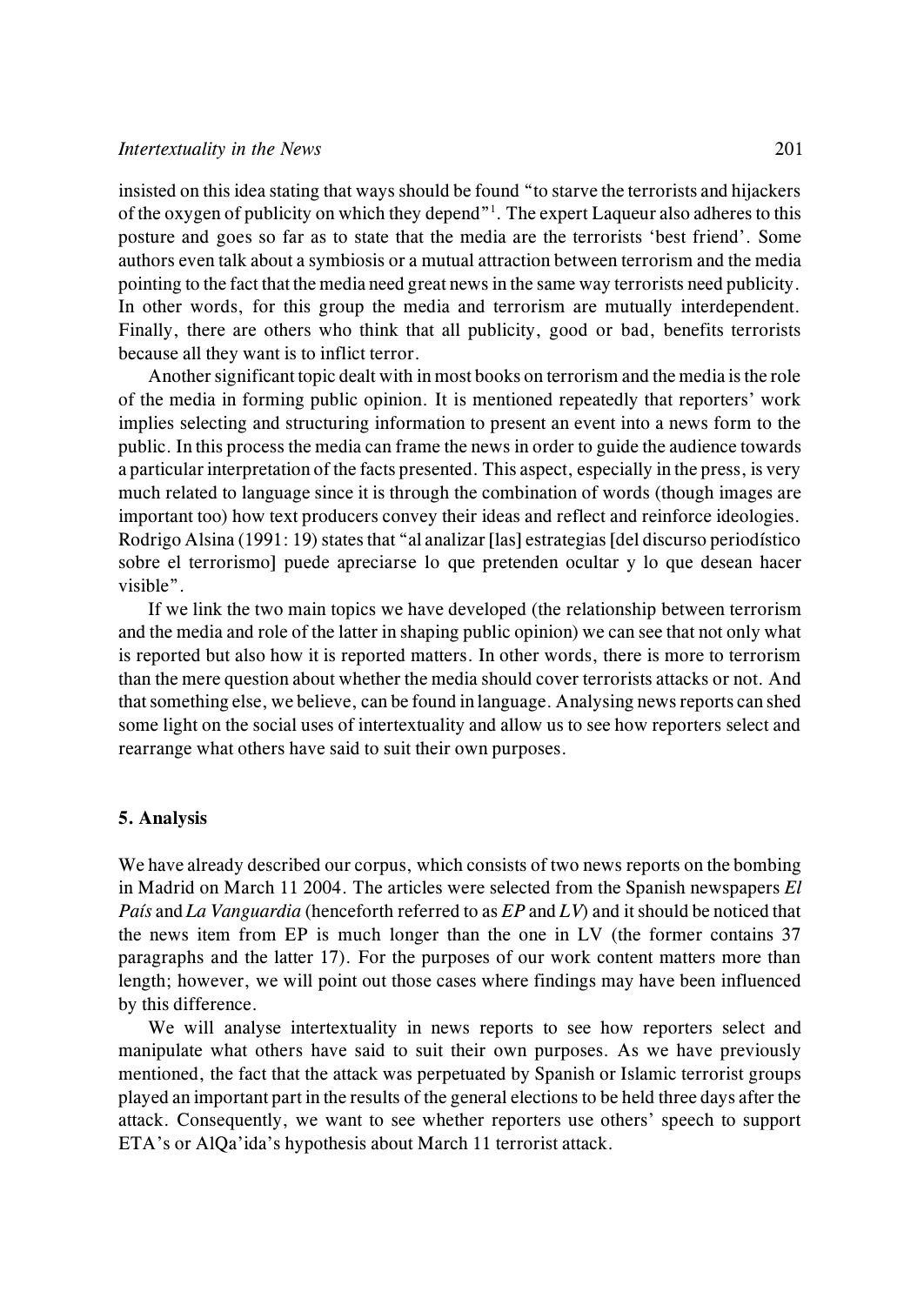In order to carry out the analysis we will compare and contrast the selected articles concentrating on different aspects. First the use of reported speech as such will be dealt with. Then we will analyse whose voices are reported to see if there exists some link between who speaks, how his/ her original words are reported (whether they are presented as direct or indirect discourse) and the effect reporters pursue. During the analysis we will also focus upon reporting verbs because their choice is generally said to be significant.

# **6. Reported speech**

Reported speech, also called *discourse representation* or *intertextual representation*, is considered as "the most common and pervasive form of intertextuality" i.e. the most usual way of incorporating others' speech into one's text<sup>2</sup>. There are two main ways to report what others' have said: we can use either direct or indirect speech. The following examples from one of the news items that make up our corpus (the one in EP) will allow us to point out the main characteristics of each type of reported speech:

- i Pese a todas esas evidencias [desfavorables a la hipótesis de que el atentado era obra de ETA], el ministro del Interior, Ángel Acebes, despejó las dudas en una conferencia de prensa convocada a las 13.00: "ETA ha conseguido su objetivo. El Gobierno no tiene ninguna duda de que ETA esta detrás".
- ii Interior ha mantenido hasta ahora que la infraestructura de ETA en Madrid era mínima. Además, los criminales no avisaron previamente de sus intenciones mortales, como hace habitualmente ETA en sus atentados.

At first sight we can see that in i. Acebes' words are explicitly demarcated while in ii. his words (on behalf of the Interior Ministry) are not immediately spotted because they are merged in, i.e. the reporter has incorporated Acebes' words as if they were his/ hers.

What makes the intertextuality evident in i. is the use of quotation marks, which render explicit the boundary between the voice of the person being reported and that of the reporter. In direct reported speech we assume that the words are the exact ones the speaker used. Besides, the tense and deictics employed (though we do not find instances of the latter in our example) are those of the original version.

On the contrary, when the text producer resorts to indirect speech to retell what someone else has said quotation marks disappear, tense and deictics change to suit the writer's style and we can never be sure whether the words belong to the original speaker or not. Was *la infraestructura de ETA en Madrid es mínima* Acebes' original wording or is it the reporter's choice of words? And the final comment: *Además, los criminales no avisaron previamente de sus intenciones mortales, como hace habitualmente ETA en sus atentados* was also made by the Interior Minister or is it the reporter's? All these questions aroused by the use of indirect reported speech suggest that the voices presented in the news are not clearly demarcated. In this way indirect speech becomes a powerful device at reporters'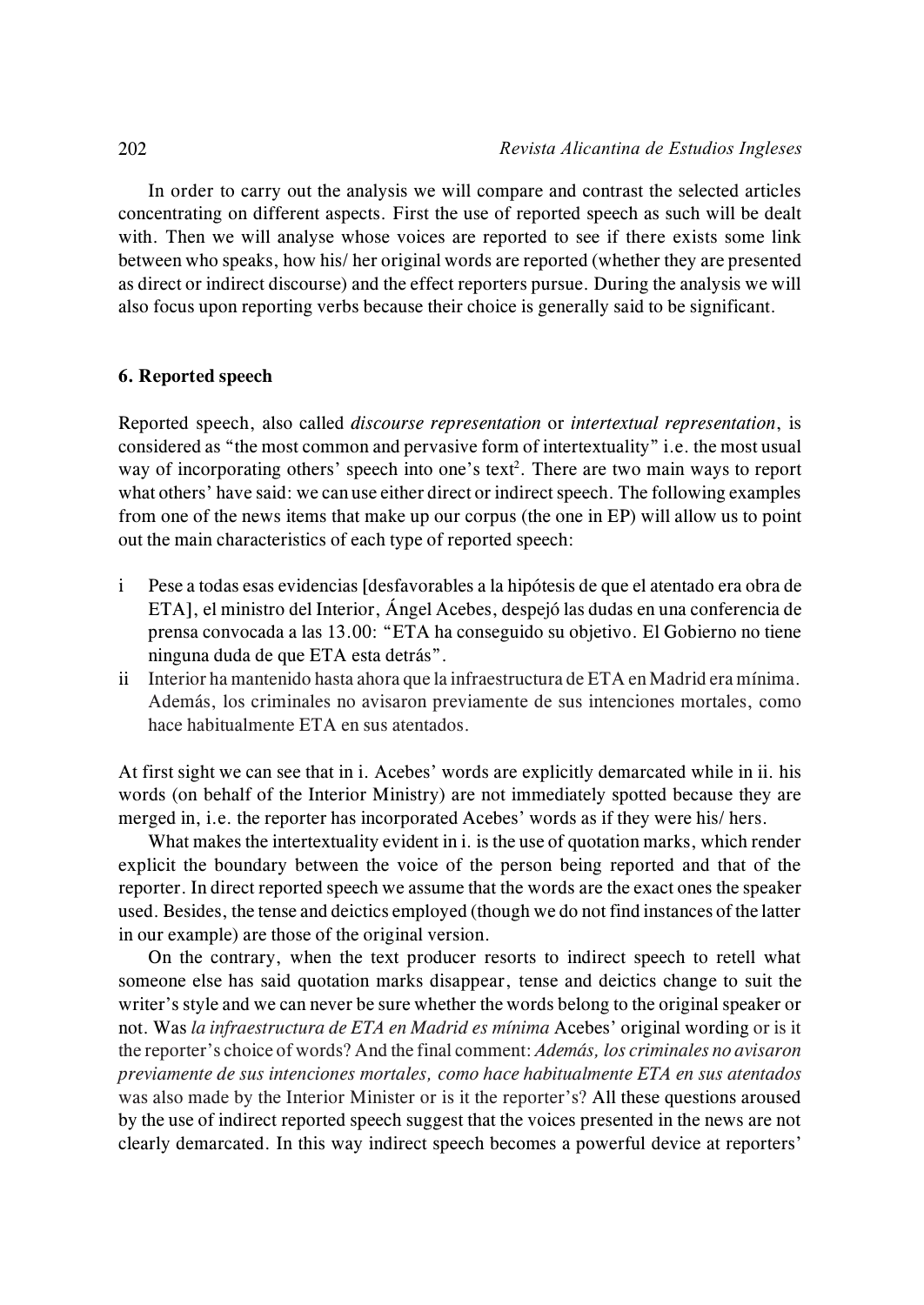hands to manipulate the content of the reported text at their will.

Another type of reported speech closely linked to direct reportage are *scare quotes* i.e. placing single words or short expressions in quotation marks. We could say that scare quotes share in all the characteristics of direct reported speech in that the outside voice is clearly demarcated and they fulfil van Dijk's functions of quotations set forth earlier. However, there must be some reason why the reporter chooses to include others' complete sentences or mere fragments of what was said. According to Fairclough (1992: 119), scare quotes can be used to distance oneself from the outside voice or use its authority to support one's position.

These two antagonistic uses of scare quotes reinforce the idea that intertextuality can make texts more persuasive because writers can manipulate the content of others' words at their own will to suggest particular interpretations of the facts.

We will analyse now the use of reported speech in each of the chosen articles. Table 1 shows the use of reported speech in the articles from LV and EP and the number of instances of scare quotes, direct discourse and indirect discourse found in each article.

|                     | <b>LA VANGUARDIA</b> | <b>EL PAIS</b> |
|---------------------|----------------------|----------------|
| <b>Scare quotes</b> |                      |                |
| Direct speech       |                      |                |
| Indirect speech     |                      |                |
| <b>Total</b>        |                      |                |

|  |  |  |  |  | Table 1. Use of reported speech. |  |
|--|--|--|--|--|----------------------------------|--|
|--|--|--|--|--|----------------------------------|--|

We can see that despite the difference in length mentioned earlier (EP article is longer), both articles present an elevated number of cases of reported discourse. This could be linked to the fact that terrorist attacks are a delicate and controversial topic and that is why it is always relevant and wise to listen to what important people have to say about what happened.

Even though both articles share the considerable amount of reported speech they contain, there exists much less similarity in the forms of reported speech reporters employ. It is interesting to notice that while LV makes use of direct speech only once (in order to retell the King's words), EP resorts to direct speech thirteen times. Similarly, the use of scare quotes is higher in EP*.* It is pretty clear that the reporter writing for LV is more prone to employ indirect rather than direct discourse and thus reproduce others' words merging their meanings with his/ her own.

A possible explanation for these findings could be sought in the functions direct quotations may serve. We stated earlier that words said by experts and important people give the writing a sense of factuality and veracity because their content comes from sources that can hardly be challenged. Besides, quotations convey liveliness and turn the news more readily credible. The results make sense, thus, if we link the roles quotations play to the considered newspapers' profiles. LV, being a more conservative newspaper, is likely to employ less direct discourse so as to avoid conveying a sensationalist image full of people's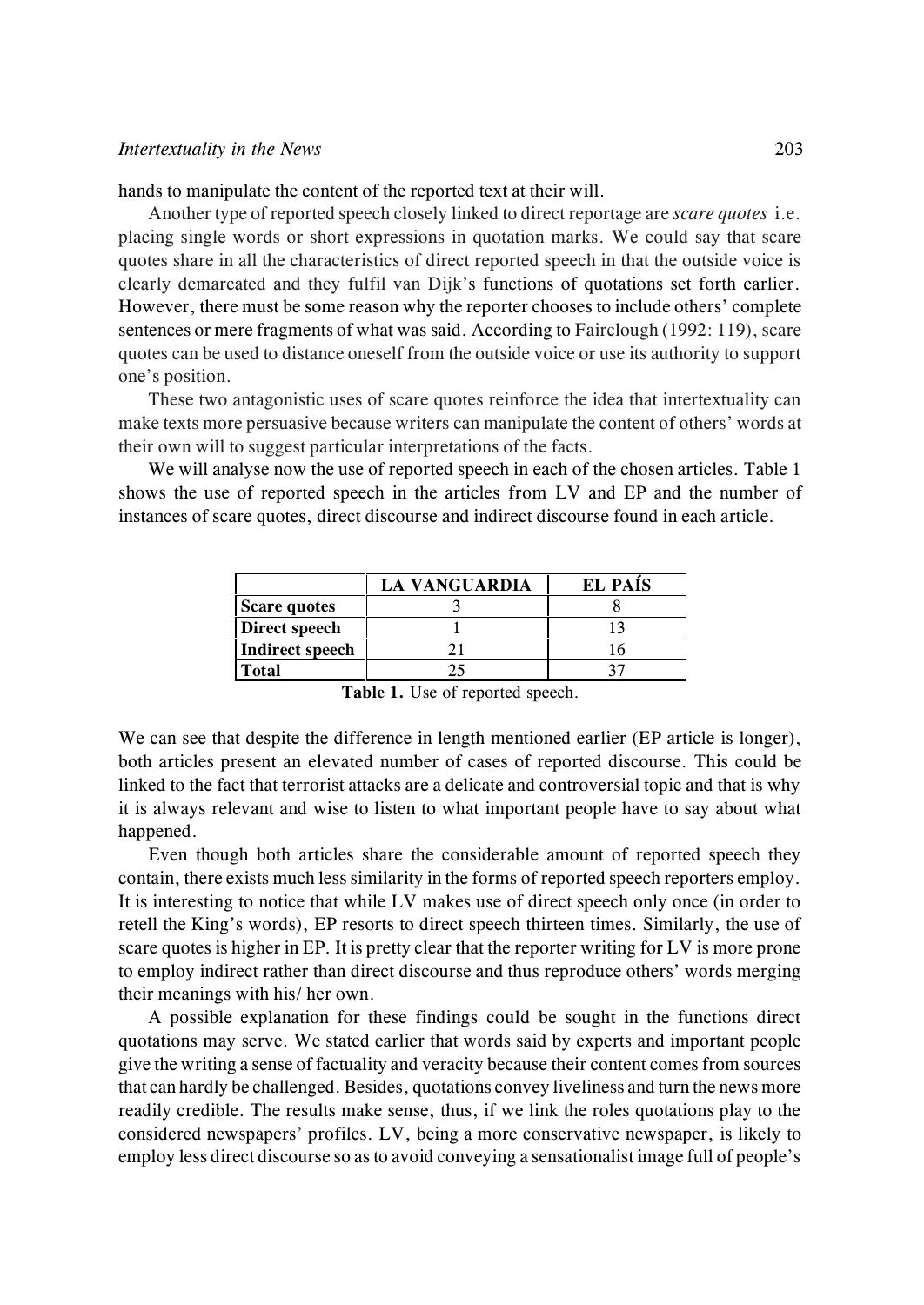comments. On the contrary, if we see EP as having a socialist profile, it is not surprising that many more people are given a voice in their account of the facts. It is precisely to that aspect, voices, that we turn our attention now.

### **7. Reported voices**

We have just seen that although we find numerous instances of reported speech both in LV and EP, the former employs much less direct speech and scare quotes than the latter. The use of indirect speech, however, is pretty similar in both articles though we could argue, recalling that LV article is shorter than the one from EP, that indirect speech seems to be a bit overused by LV reporter.

Let us focus now on the voices included because so far we have studied how reported speech was implemented, i.e. we have compared the use of direct speech vs. indirect speech but we still do not know whose words we are talking about. Therefore, we will look at the people who are quoted in each article and we will see how those people's (or institutions') speech is represented in order to see if there exists a link between whose words are retold and they way it is done (by using indirect speech, direct speech or scare quotes). At the same time we will analyse the reporting verbs employed and the place outside voices are given within news reports because we consider these two elements can also help us interpreting the results. We believe that all these aspects will shed some light on the use of intertextuality in news reports: they will allow us to see if, as we believe, intertextuality is a powerful strategy used by reporters to convey particular meanings and lead readers towards biased interpretations of the facts.

The following table shows the different voices that appear in each of the articles as well as the number of times they are included:

| <b>VOICES</b>                 | <b>LA VANGUARDIA</b> | EL PAÍS        |
|-------------------------------|----------------------|----------------|
| <b>Interior Minister</b>      | 8                    | 8              |
| The King                      | 3                    | 3              |
| Al Qa'ida                     | 3                    | 4              |
| <b>Batasuna</b>               | 2                    | 1              |
| Spanish President J. M. Aznar |                      | 1              |
| Government                    |                      |                |
| Anonymous                     | 4 (reporter?)        | $1$ (doctors?) |
| Audiencia Nacional            | 2                    |                |
| <b>Ecuadorian President</b>   |                      |                |
| J. L. Rodríguez Zapatero      |                      | 2              |
| M. Rajoy                      |                      | $\overline{2}$ |
| Police                        |                      | 2              |
| Survivor                      |                      |                |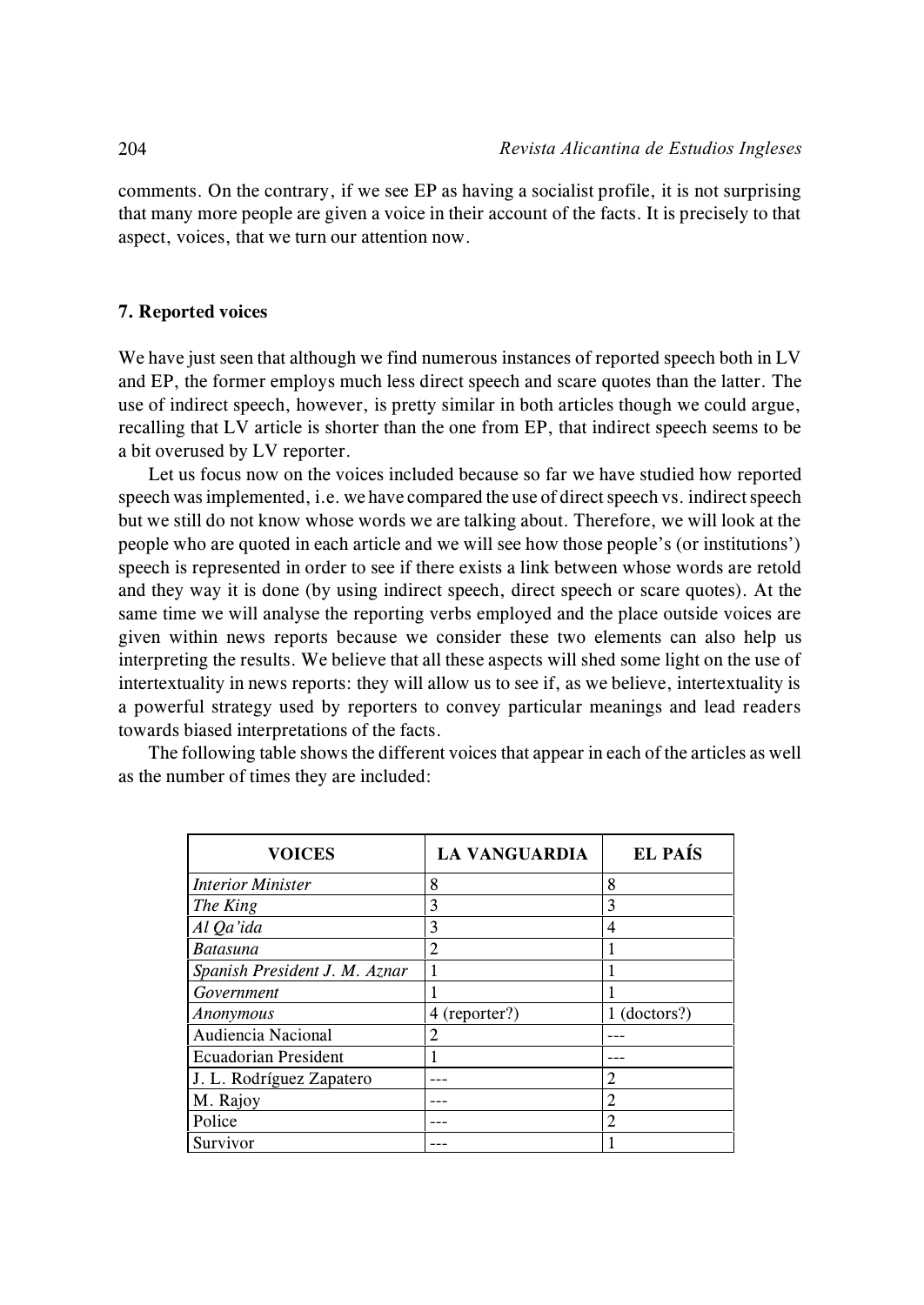| <b>Nurse</b>    |                   |                    |
|-----------------|-------------------|--------------------|
| <b>ONU</b>      |                   | 2                  |
| Antiterrorists  |                   |                    |
| Experts         |                   |                    |
| J. J. Ibarretxe |                   |                    |
| G. W. Bush      |                   |                    |
| G. Llamazares   |                   |                    |
| J. L. C. Rovira |                   |                    |
| The Pope        |                   |                    |
| Bishops         |                   |                    |
| Independentists |                   |                    |
|                 | $No$ of voices: 9 | $No$ of voices: 22 |

**Table 2.** Voices in news reports

The first striking difference between the two reports lies in the number of people whose voices are incorporated. The fact that the article from EP contains twenty-four voices while LV presents only nine is highly noteworthy. If this finding is related to the ones in the previous section, we can conclude that the higher the number of instances of reported speech, the larger the number of external voices included. Again it seems that EP's profile turns its reporter more willing to draw onto others' voices than LV's.

Let us now look at whose voices we are dealing with to discover who gets quoted in each newspaper. We can see in Table 2 that there are six shared external sources (those marked in italics), i.e. six people or institutions whose voices are present in LV and EP in their account of the terrorist attack: the Interior Minister, the King, Al'Qa'ida, Batasuna, the Prime Minister J. M. Aznar and the government. There is a seventh shared source that we decided to call 'anonymous' (because although the comments are present the source they belong to is not indicated). Regarding anonymous sources we can assume that everything that is not attributed to someone else is the reporter's voice. Another possibility is identifying whose words are being included without mentioning who the original speaker was. In that case we should also analyse their content to see if they play any special role. In Table 2 we can also see which are the two voices that appear in LV but not in EP (Audiencia Nacional and the Ecuatorian president) as well as the other fifteen testimonies present in EP (ranging from Bush's to the Pope's) which are absent in LV.

Now that we have the gist of the intertextual structure of each article, let us analyse more thoroughly those aspects mentioned at the beginning of this section which can help us confirm our hypothesis.

We think it useful to focus on what we consider the main actors in a terrorist attack. In simple terms, when we think about bombing events first we usually think of its consequences, i.e. the damage caused: the number of victims and the destroyed property as well as how, when and where it happened (thus, we think of *experts* such as the police, doctors, etc.). Then we wonder who is to blame for the attack (the *perpetrators*) and finally we expect the *government*'s reaction (because we tend to link terrorism to politics). Consequently, we would expect these three sources (experts, perpetrators and the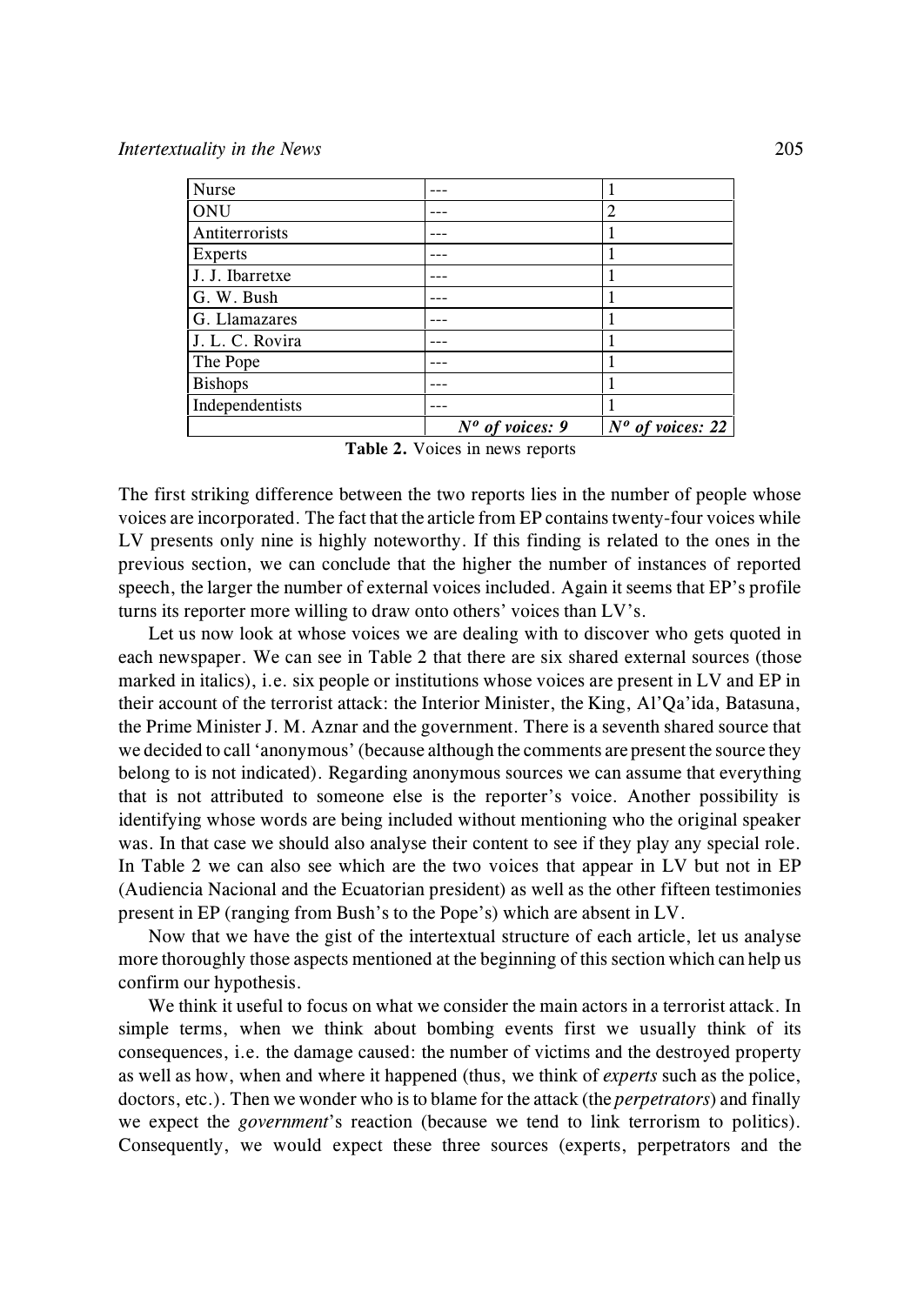government) to be present in the account of the facts because they are the main actors we associate with our mental frame of terrorist attacks.

## **8. The experts' voice**

Let us start with the experts to see whether they are given a voice to inform us of the disaster with accuracy. Both articles provide the reader with the exact number of casualties and injured people together with a thorough description of the event giving exact places and times. However, it is not until we reach the middle of the article in EP or in the very last paragraphs in LV that reporters mention the sources: *fuentes de la Audiencia Nacional y de la Delegación del Gobierno* in the latter (lines 98-108)<sup>3</sup> and *la policía* and *los expertos* (lines 91-99) in the former<sup>4</sup>. Not only do we find these sources in non-prominent places in the news report, but we also listen to their voices indirectly reported. What is more, in EP the experts' and police statements lead us to believe that it was Al Qa'ida (and not ETA) which was to be held responsible for the attack.

There are other two interesting passages in EP. In the first one, expressions apparently said by an expert appear in the form of scare quotes. Obviously, to say that there were 44 heridos 'en estado crítico' y otros 27 'muy graves' (line 37) entails accuracy and veracity. We wonder, however, if the common reader is able to tell the difference between being 'en estado crítico' or 'muy grave'. The second passage that caught our attention is one where we can listen to the shocking and moving exact words of a survivor and a nurse (lines 106- 109). The visual and auditive images they depict: "miré atrás y era como estar en la guerra", "vi cadáveres con los móviles sonando, muchos jóvenes y niños..". make us feel as if we were there and, as van Dijk explains, "make the story more lively".

On the whole we consider that the experts" voices pervade both articles and the reporters draw on their descriptions, statements and explanations to write down their own account. In disasters like this, we believe, the reader assumes that what is written depicts the facts, i.e. readers do not need the reporter to explicitly say "this is what the police said" or "this is the explanation the bombing expert gave" because serious reporting generally report on what those kinds of sources state. However, it is interesting to notice how reporters play upon this 'common knowledge': at times official sources are backgrounded because it is unnecessary to mention them since it is presupposed that what is said springs from them.

Some other times, however, emphasis is put o the fact that certain piece of information comes from an expert so as to convince the reader that what the writer is saying is completely true. In such a game, intertextuality plays an important part and our findings reflect how the use of the different forms of reported speech are manipulated (especially by EP reporter) to convey not only a feeling of veracity and liveliness in his/her account but also a particular reading and interpretation as to whom the attack must be attributed to.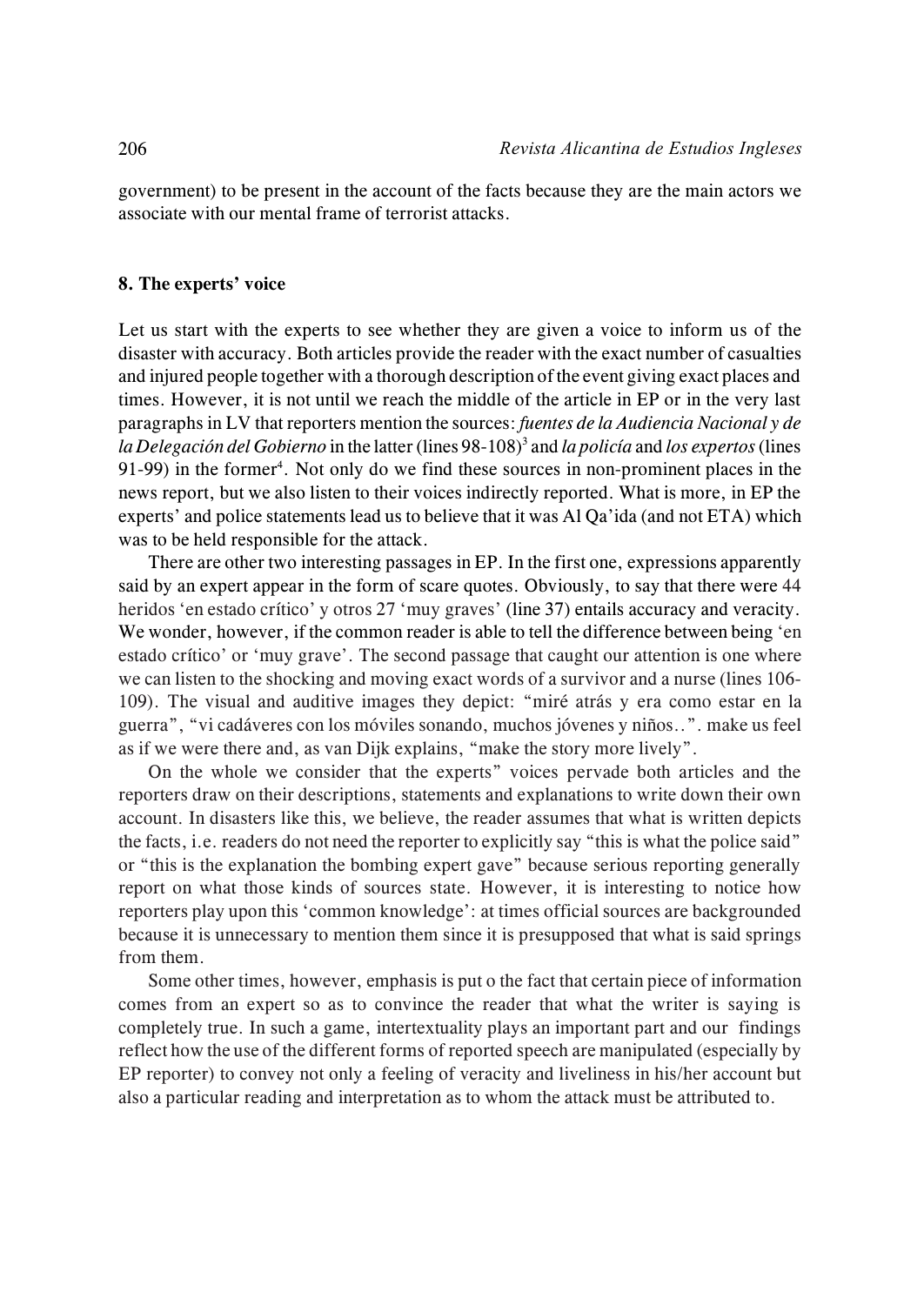## **9. The terrorists' voice**

We have just analysed the experts' voices treatment in the account of the Spanish March 11 terrorist attack. They were considered first because we believe that experts are the ones in a position to inform us about what happened. We should recall, however, that in this attack two main hypotheses about who the perpetrators had been circulated: some facts indicated it had been ETA while others pointed to Al Qa'ida. Thus, the next actors we should consider are the terrorists themselves in order to see if they are given a voice, be it to defend or inculpate themselves.

The two articles coincide in including the terrorists' words. In the case of Al Qa'ida (the second most cited voice in both articles -see Table 2), even though both newspapers include their statements in important places (summaries and first paragraphs), the treatment they give is quite different. In LV we can read that Al Qa'ida "se atribuye la masacre" y "reivindica los atentados" making reference to an e-mail sent to the British newspaper by the Islamic group but that is all we get of the terrorists' voice. The whole passage (where two instances of intertextuality can be found) conveys a feeling of vagueness due to the hypothetical expressions "habrían consumado" and "se especulaba incluso con la posibilidad". Such findings point to the fact that, according to LV, it was ETA (and not Al Qa'ida) who was behind the attacks.

In EP, on the contrary, everything leads us to believe that the perpetrator of the attack was Al Qa'ida. In paragraph three we can read the exact words the Islamic terrorist group sent to the British newspaper and how the hypothesis is supported by successive (antiterrorists' and Interior Minister's) statements.

These results may lead us to think that if LV favours ETA's hypothesis, its article will enhance ETA's voice in the same wat it silenced (through vagueness) Al Qa'ida's. Surprinsingly, when Batasuna (ETA's presumed political wing) appears in the news, not only does it condemn the attack but it also denies ETA's authorship. The strategy employed seems clear: the statements are (shortly and indirectly) quoted as if they had the least importance and they are found in the middle of a passage describing the destruction caused by the attack (lines 46-47). As we interpret it, the reporter writing for LV does not need to say that they support ETA's hypothesis: their strategy lies precisely in not pointing to ETA as the responsible for the attack.

Unlike LV, EP is more explicit. It presents Batasuna's voice (lines 179-182) towards the end of the article and makes it very clear that they think alike. That is, while all the people are debating whether it was ETA or Al Qa'ida, Batasuna confirms that ETA is not to blame (thus, pointing to Al Qa'ida). Like them, EP does not doubt about ETA's authorship because EP knows ETA was not behind the attack.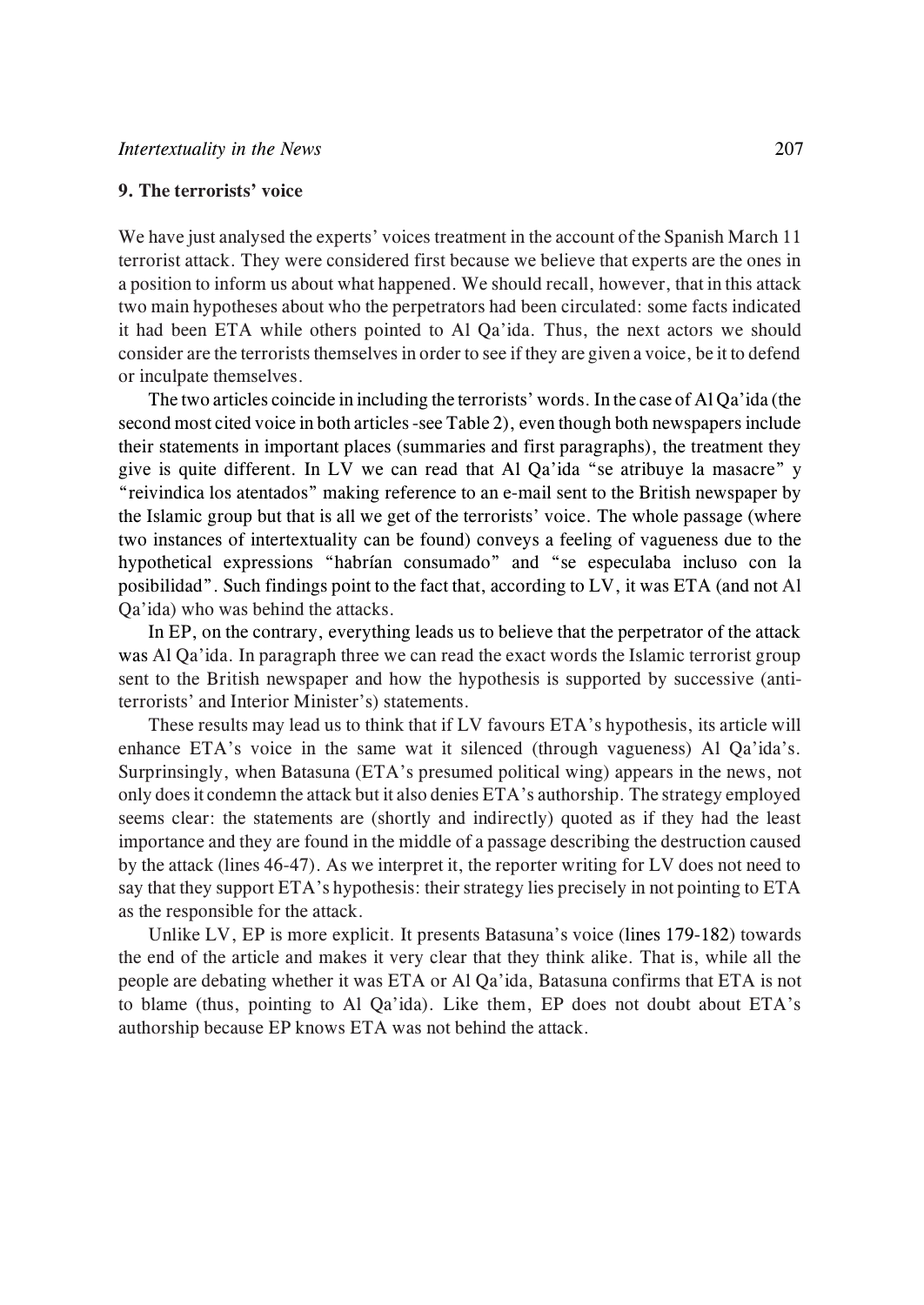#### **10. The government's voice**

We will focus now on the third actor we consider essential in a report on a terrorist attack: the government. According to what scholars say about terrorism having political causes and goals and in the light of the political context of the Spanish terrorist attack, it is quite undeniable that the government's voice has a major say in the matter.

We have seen in Table 2 that the Interior Minister A. Acebes (and the Interior Ministry) are soundly convinced that it was ETA. However, while LV destroys all arguments that attempt against ETA's hypothesis, EP shows a more doubtful Acebes (in order to suggest it was Al Qa'ida). The writers achieve this through a witty argumentation pattern and the manipulation of reporting verbs and forms of reported speech employed (indirect speech, direct speech or scare quotes).

As regards argumentation, in LV the use of the discourse marker *pero* (line 4) is highly significant because it counterargues what has been said before emphasising what comes afterwards. In lines 22 to 26 there are no connectors after the long indirect speech reportage but the short line (another instance of indirect speech) at the end of the paragraph undermines the previous argument making it clear that there are no reasons to think that Al Qa'ida could be held responsible because, according to Acebes, "el texto no contenía ninguna amenaza". The reporting verbs 'se aseguró' and 'consideró sin titubeos' (lines 22 and 62) emphasise Acebes' words and give stronger support to ETA's hypothesis because they seem unchallengeable.

In EP Acebes' voice also blames ETA, but its deep conviction vanishes as the expressions "expresó algunas dudas", "admitió algunas dudas" and "tampoco confirmó" (lines 29, 55 and 57) used to contextualise his comments cast doubts here and there. In fact the whole passage (lines 44 to 58) reveal how Acebes is shown assertive but not very convincing at the same time as he confirms it was ETA but some hours later (as more evidence is gathered) he cannot be so sure any longer.

In the fifth paragraph it seems logical that EP reporter chose to represent Acebes's words through direct quoting. In this way, the text producer is detaching him/herself from what was said revealing that EP thinks the opposite. This can be contrasted with the use of indirect reported speech made by LV when reporting Acebes's words. We showed earlier how this form of reporting speech implied the merging of voices and this is what LV aims at so as to show that they also support ETA's hypothesis.

Before concluding this section about the government's voice let us recall that the terrorist attack took place three days before the Spanish general elections were held and though it was not certain whether the perpetrators had been Al Qa'ida or ETA, authorship was to play a decisive role in the election results. The reason for this was that if Al Qa'ida wasto blame, the Popular Party (PP) would have been doomed to lose the elections because the attack would have been seen as a reprimand for Spain's participation in the war with Iraq. That is why the PP favoured ETA hypothesis while the Spanish Socialist Workers' Party (PSOE) pointed to Al Qa'ida in order to persuade people to vote for them promising that they would withdraw the troops and would no longer support the war.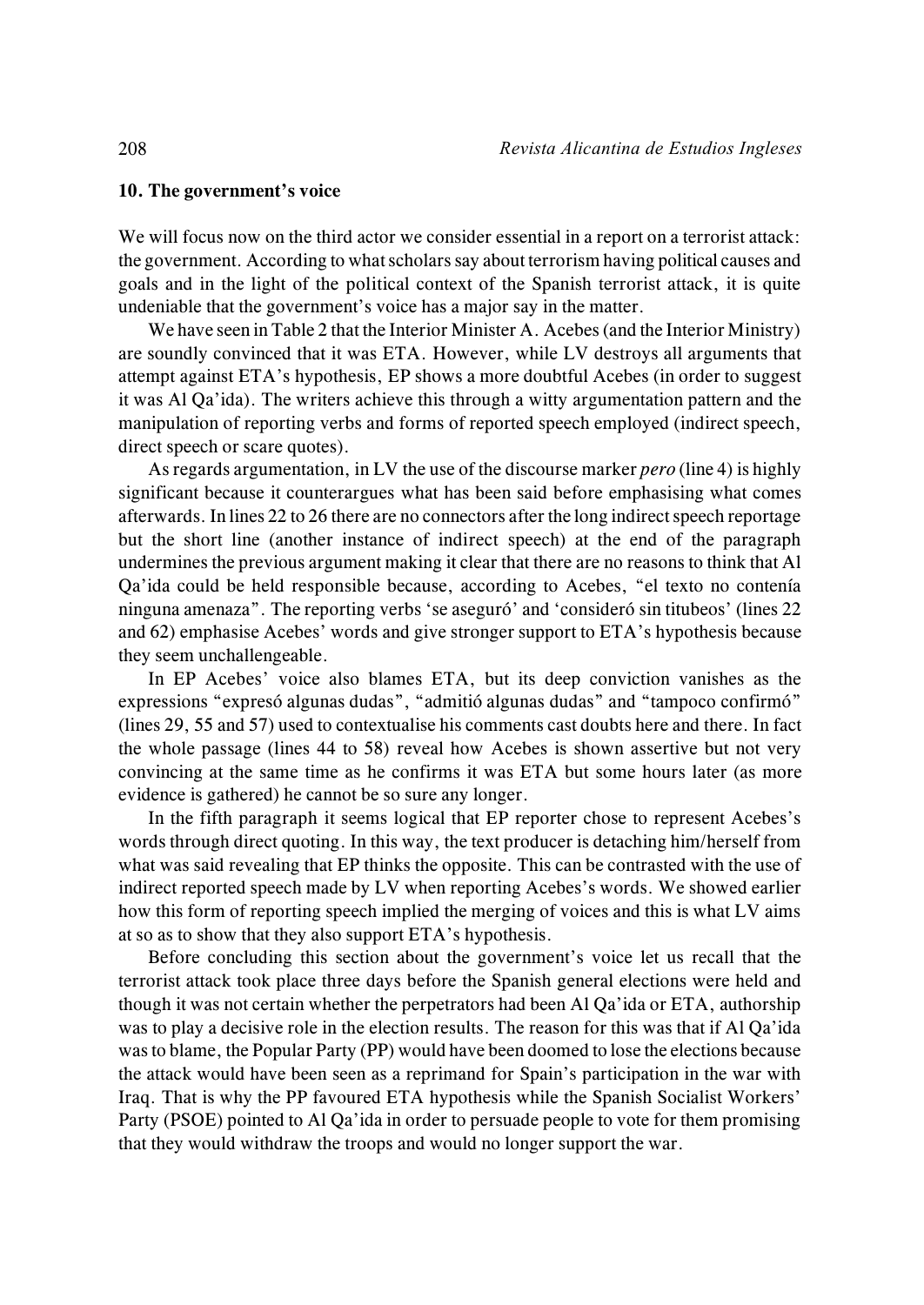In this context we consider it relevant to consider other political voices present in the articles. The Prime Minister at the time of the attack, J. M. Aznar, is present once in each of the news reports and although he is expected to defend the PP (and its foreign policy) and hold ETA responsible for the attacks, we find that he does not mention this terrorist group. On the contrary, his words are general and include the terms 'terrorists' and 'assassins'. Both newspapers emphasise the fact that he did not mentioned ETA at all in his speech (line 61 and 68 in LV and line 71 in EP). On the one hand, this fact suits EP (not mentioning ETA in a way supports Al Qa'ida's hypothesis) and, on the other, helps LV to build their argument: they do not need to say it explicitly because it is all very clear, at least for them, that it was ETA the responsible for the attack. We suggest reading some lines further to see how the interplay of important voices in LV builds the argument in this way.

Other political voices can be found in the candidates for presidency for the PP, M. Rajoy and the PSOE, J. L. Rodríguez Zapatero. While both are absent in LV, we can hear their words in EP. The first time EP writer presents them together (line 6) (as if there were no rivalry between them) asking for the democrats' unity in an attempt to scorn the terrorists' intention to confront the Spanish people. Later, Zapatero's words are quoted verbatim and when repeating his pledge he asks Spaniards to cast their vote "como reacción a ETA" (lines 142-45). It seems surprising that Zapatero himself attributes the massacre to ETA and not to Al Qa'ida (which would be beneficial for him in the elections), but it can be part of his strategy or the mere fact that it was not till March 13 that Al Qa'ida's hypothesis gained weight. After Zapatero's statement EP presents three more arguments supporting ETA's hypothesis: Ibarretxe's, Llamazares' and Negroponte's (lines 154-78), but they occupy unimportant positions in the article and they are quoted either directly or with scare quotes. This, we believe, indicates that the text producer is detaching him/herself from what is said because he/she does not agree with them.

On the whole, we have seen how political voices pervade both reports on the Spanish terrorist attack. The Interior Minister's voice is not only the most cited one, but also the voice which is mainly used by reporters to build their own argument and persuade the reader that it was ETA or Al Qa'ida the terrorist group to be held responsible for the attack.

# **11. Other voices**

So far we have analysed the intertextual treatment of those voices that in our belief where the most related to the terrorist attack. There remain others, however, that should also be mentioned due to their prominent sources. We refer to King Juan Carlos's and the Pope's words. The former is a salient voice that appears three times in both articles to strongly condemn the attack. The words taken from his speech are cited in the form of scared quotes or direct quoting in both newspapers as if to show that they completely agree with him and accept his words.

There is one last coincidence: according to EP, King Juan Carlos gave a speech "en el que no citó a la banda terrorista ETA" (line 146) while LV states that "tampoco el Rey la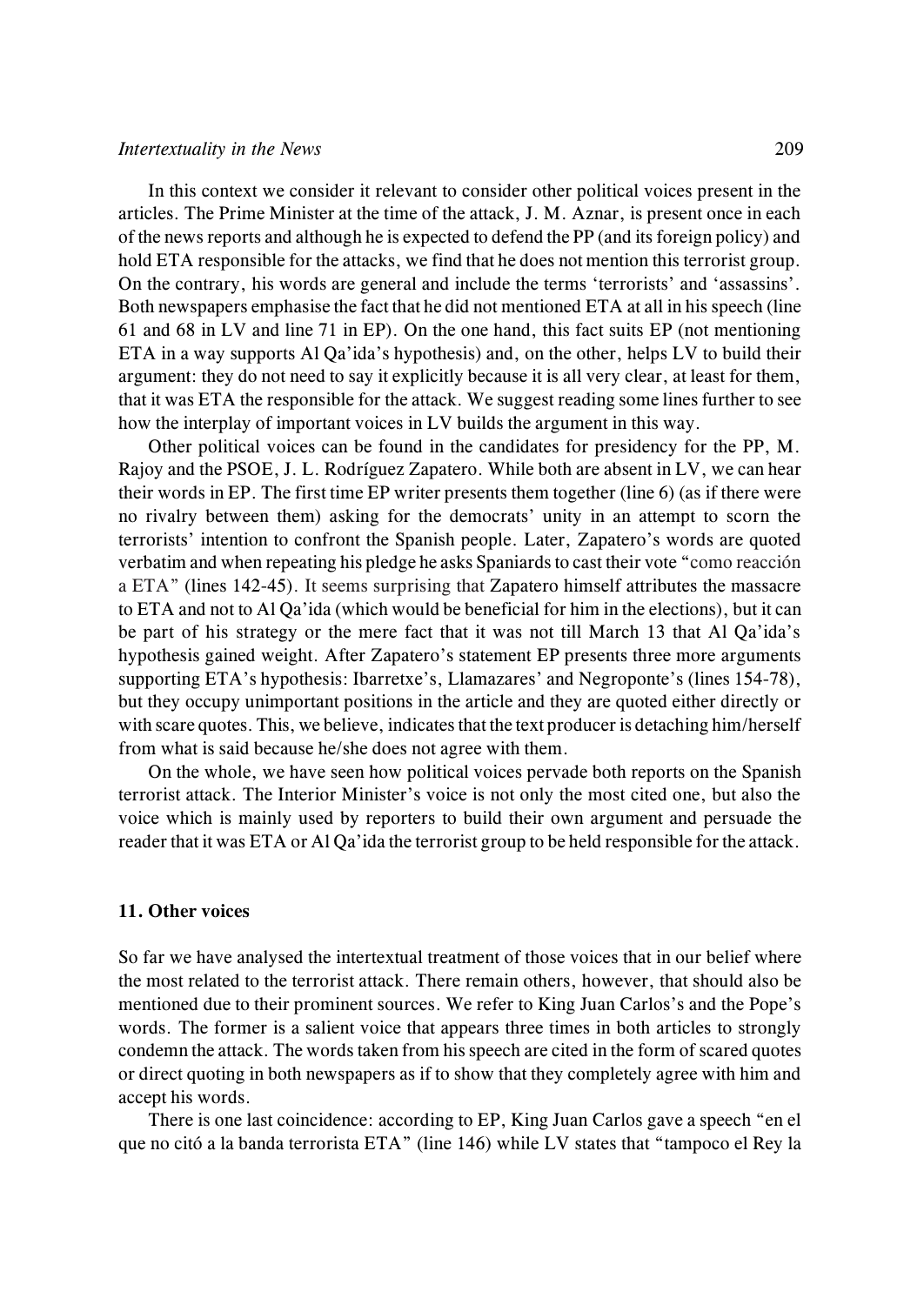citó" (line 62). Taking our previous findings into account, we see once again how this reinforces the intertextual pattern employed in each article. While LV is convinced that ETA is the responsible (and therefore, there is no need to mention it), EP implies that if the King does not mention ETA, it should be because it was Al Qa'ida.

The Pope's testimony (in direct speech) only appears in EP (lines 168-72), a fact which also reinforces this newspaper social side and its willingness to include all those voices that have something to say about what is being reported.

### **12. Conclusion**

In this work we have analysed intertextuality in news reports in order to show how reporters include what others have said to suit their own purposes an suggest biased interpretations of the facts. Reported speech, the most common form of intertextuality, allows text producers to retell others' words in different forms: indirect speech, direct speech or scare quotes. We have seen that these kinds of reportage have different (and at times opposing) functions because they may allow writers to detach themselves from what is said, support the quoted words or even merge them in as if they were their own. In the articles about the Spanish terrorist attack on March 11 we have analysed we found that intertextuality plays a major role in both in LV and EP and becomes a powerful tool at reporters' disposal to make their texts more persuasive and lead readers towards biased readings.

Our findings showed that both articles contain a high amount of reported speech but they differ in the form of reported speech that prevails. The article in LV makes extensive use of indirect speech (which allows the original meaning to be reproduced according to the reporter's intention) while in EP's account many more instances of direct speech and scare quotes (with various functions) are found.

In both reports we can hear the voices of the three main actors of a terrorist attack: the experts, the government and the terrorists themselves. In all the cases we showed how these sources' statements are incorporated and manipulated at the text producer's will to convey particular interpretations. The writers' pursued effect is achieved through a combination of the form of reported speech and reporting verb chosen together with the prominent or backgrounded place the voices are assigned.

Finally, the argument pattern also plays an important role and helps writers to work on others' statements and fulfil their aims. In this way both newspapers, drawing mainly on the same external voices, succeed in building two different arguments: while LV puts the blame of the bombing on ETA, EP holds that Al Qa'ida is behind the attack. This suggests that reporting is not always as factual as it seems and that, at least in the context of the articles we dealt with (where general elections were three days ahead), political ideologies play a very important role because, ultimately, they are 'expressed' through words. That is why it would be interesting to analyse ideologies in depth and contrast newspapers with marked political orientations so as to see if our findings still hold true.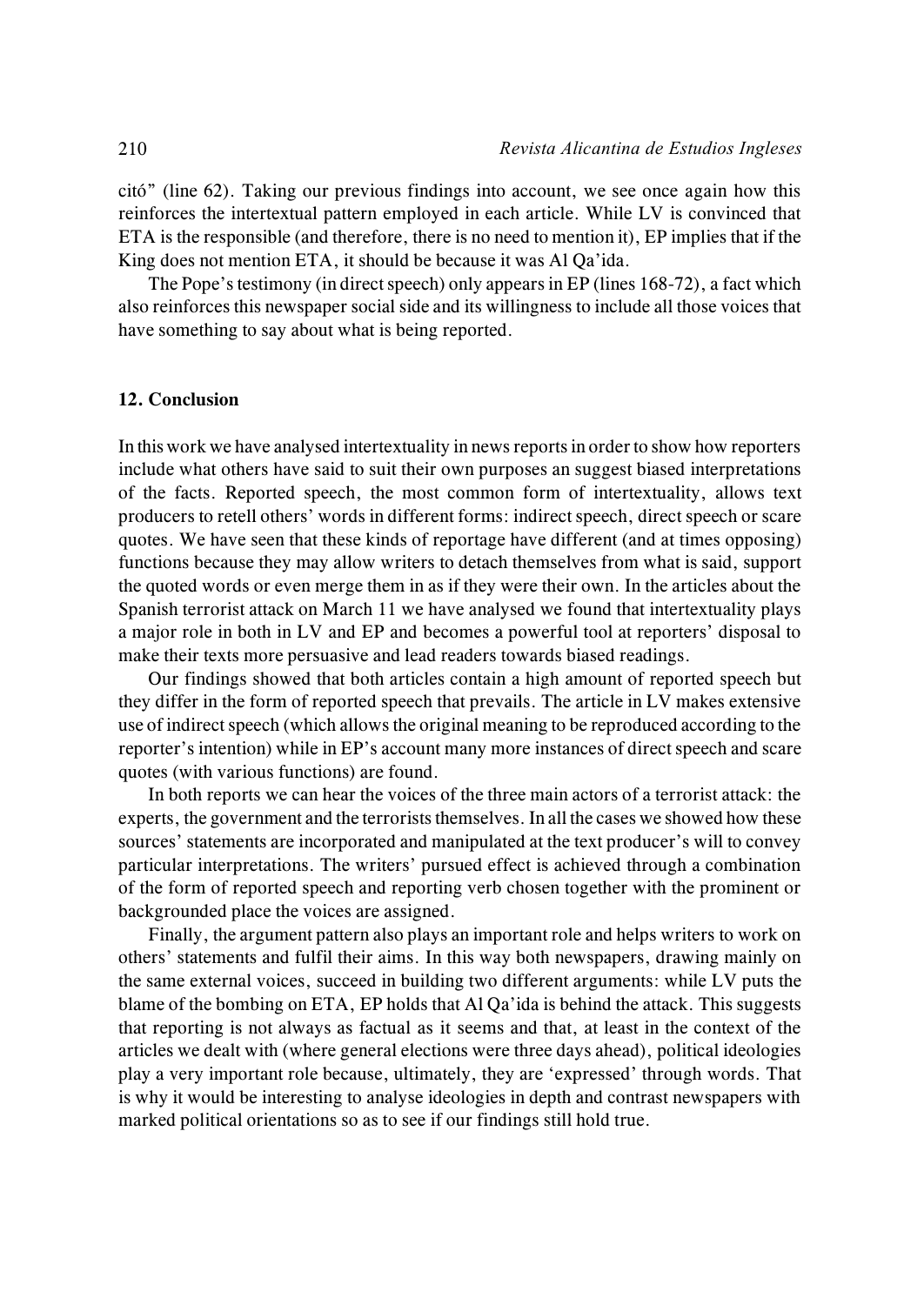#### **Notes**

1. This quote was taken from *The New York Times* July 16, 1985 in Paletz et al. (1992: 123).

2. When we use *speech* we refer mainly to somebody's actual words (but it can occasionally point to somebody's writing or thought) as suggested by Fairclough (2003).

3. All the lines and paragraphs mentioned either on LV or EP can be consulted in the appendix, which contains the articles in text format. Here all instances of reported speech are underlined and direct speech as well as scare quotes are highlighted in bold letters so as to have a visual image of the use of intertextuality in each article.

4. In both articles the Interior Minister's voice also gives many details of the facts. However, we consider his a political rather than an expert source because we assume that he is simply transmitting what experts have informed him of.

#### **References**

Bazerman, Charles (2004): "Intertextuality: 'How texts rely on other texts'". In P. Prior and C. Bazerman, eds., *What writing does and how it does it: An introduction to analyzing texts and textual practices*. Mahwah, NJ: Lawrence Erlbaum, 83-96

Bakhtin, Mikhail (1986): "The problem of speech genres". In: *Speech Genres and Other Late Essays*. Austin: University of Texas Press, 60-102

- Bengoechea, Mercedes and Ricardo J. Sola (1997): *Intertextuality/Intertextualidad*. Alcalá de Henares: Universidad de Alcalá.
- De Beaugrande, Robert and Wolfgang Dressler (1981): *Einführung in die Textlinguistik*. Tübingen Max Niemeyer.
- Fairclough, Norman (1992): *Discourse and Social Change*. Cambridge: Polity Press.

\_\_\_\_\_\_\_. (2003): *Analysing discourse. Textual analysis for social research*. London: Routledge.

- Foucault, Michel (1992): *Genealogía del racismo*. Madrid: Ediciones de la Piqueta.
- Graham, Allen (2000): *Intertextuality.* London: Routledge.
- Kristeva, Julia (1986): "Word, dialogue and novel". In: T. Moi, ed., *The Kristeva Reader*. Oxford: Basil Blackwell, 24-33.

Meinhof, Ulrike and Jonathan Smith (eds.)(2000): *Intertextuality and the Media. From Genre to Everyday Life*. Manchester: Manchester University Press.

Morawski, Stefan (1970): "The Basic Functions of Quotations". In: A. Greimas, ed., *Sign. Language. Culture*. The Hague: Mouton, 690-705.

Plett, Heinrich (1991): *Intertextuality*. Berlin & New York: Walter de Gruyter.

- Van Dijk, Teun A. (1990): *La noticia como discurso. Comprensión, estructura y producción de*
	- *la información*. London: Routledge.

\_\_\_\_\_\_\_. (1991): *Racism and the press*. Barcelona: Paidós Comunicación.

#### **References on terrorism and the media**

Aulestia, Kepa (2005): *Historia General del terrorismo*. Madrid: Aguilar.

Nacos, Brigitte (1994): *Terrorism and the media. From the Iran hostage crisis to the World Trade Center bombing*. New York: Columbia University Press.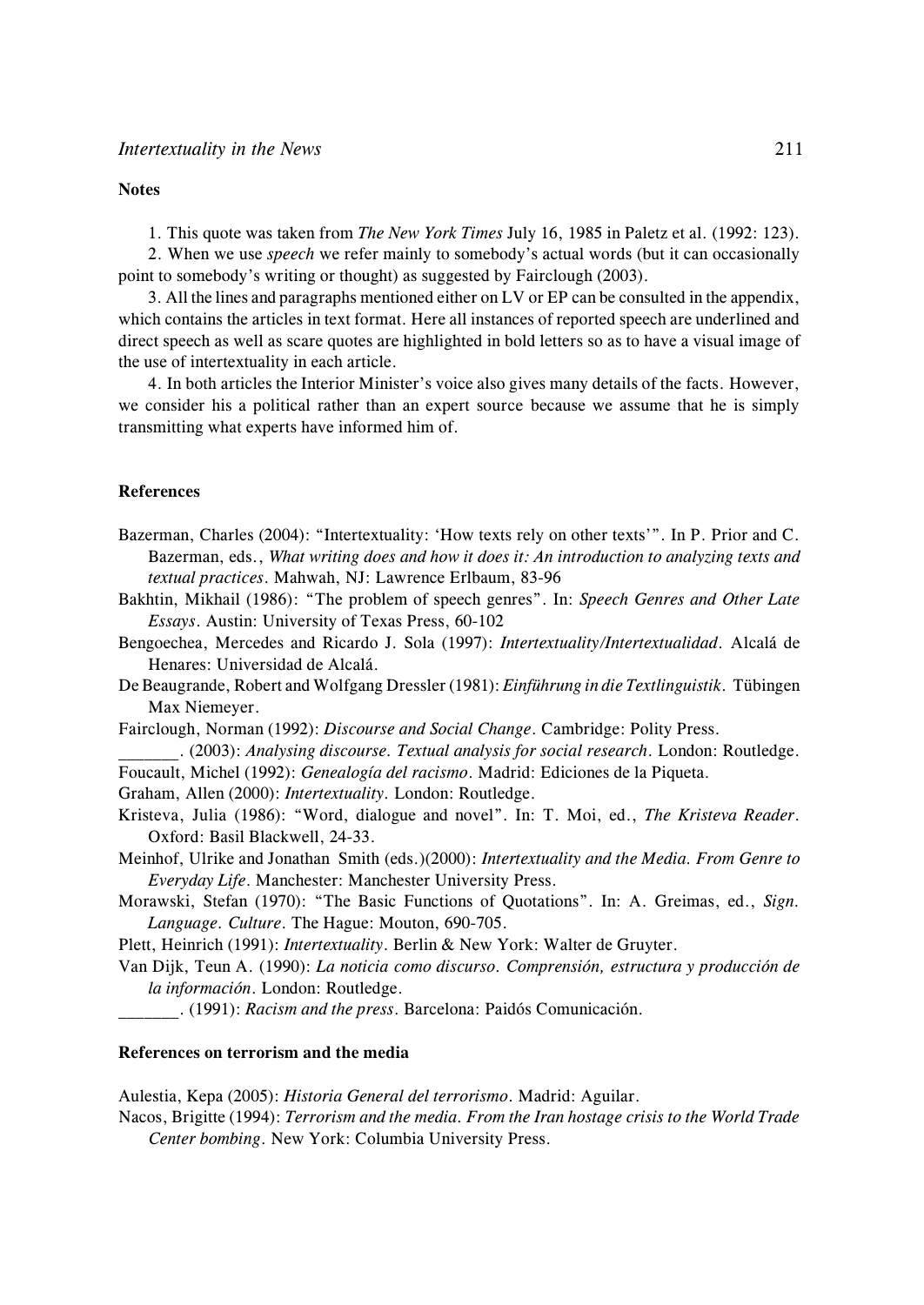- Norris, Pippa et al. (eds.)(2003): *Framing Terrorism. The News Media, the Government, and the Public*. New York: Routledge.
- Paletz, David and Alex Schmid(eds.)(1992): *Terrorism and the Media*. Newbury Park. California: Sage.
- Rodig o Alsina, Miguel (1991): Los medios de comunicación ante el terrorismo. Barcelona: *Icaria.*

Soria, C. (ed.)(1987): *Prensa, Paz, violencia y terrorismo. La crisis de credibilidad de los informadores*. Pamplona: Ediciones Universidad de Navarra.

#### **APPENDIX**

# ARTICLES FROM LA VANGUARDIA AND EL PAIS (TEXT FORMAT) **LA VANGUARDIA, viernes 12 de marzo de 2004**

- $11 11 M$  en Madrid
- $2 \cdot \cdot \cdot$  Casi 200 muertos y 1.400 heridos en la mayor matanza terrorista de Europa
- <sup>3</sup> ! Cuatro trenes de cercanías abarrotados estallan a primera hora de la mañana
- 4 . Al Qaeda se atribuye la masacre pero Interior sigue señalando a ETA
- $5 \bullet$  La campaña electoral se cierra dos días antes en señal de duelo
- <sup>6</sup> Matanza terrorista en Madrid
- $7 \bullet$  Diez explosiones en cuatro trenes provocan 192 muertos y un total de 1.430
- <sup>8</sup> heridos
- <sup>9</sup> ! Aunque Interior sospecha de ETA, un grupo islamista reivindica los atentados
- $10 \bullet$  Los atentados fueron planificados para causar el mayor número de víctimas

11 Los terroristas colocaron las mochilas con explosivos en cuatro trenes de

12 cercanías que cubrían el trayecto entre Guadalajara y Atocha. Las explosiones se iniciaron

- 13 cuando el primero de los cuatro trenes alcanzó el andén de la principal estación ferroviaria de todo
- 14 el país y se sucedieron en solo 5 minutos.

15 IGNACIO DE OROVIO LUIS IZQUIERDO

 1. MADRID. –Un miércoles convertido en domingo. Madrid vacío, sólo roto por decenas de sirenas de ambulancia, con un aire de apocalipsis. Un balance de 192 muertos y 1.430 heridos al cierre de esta edición. El terrorismo superó ayer todos sus techos de barbarie en España, con diez bombas que explotaron sincronizadamente en cuatro trenes de cercanías de Renfe, a primera hora de la mañana, en tres puntos de la ciudad (otras dos fueron explosionadas por los artificieros). Es la mayor matanza producida en España y el segundo mayor atentado que ha habido nunca en Europa, tras el de Lockerbie (Escocia). Aunque durante todo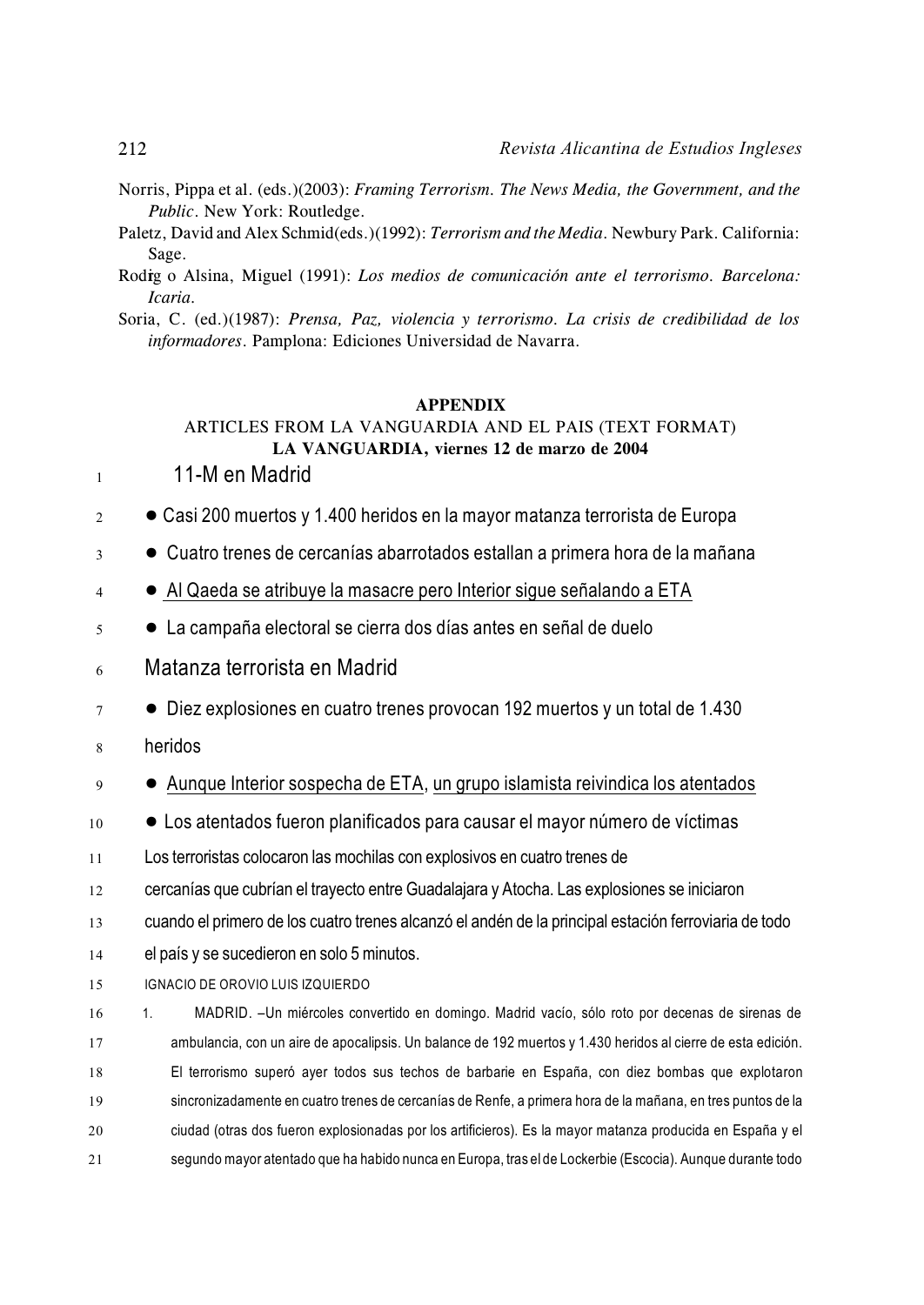| 22 |    | el día se aseguró desde Interior que ETA era la responsable del atentado, el titular de ese departamento, Ángel       |
|----|----|-----------------------------------------------------------------------------------------------------------------------|
| 23 |    | Acebes, desvelaba anoche que en la tarde de ayer era localizada en Alcalá de Henares una furgoneta con                |
| 24 |    | temporizadores para explosivos y una cinta con la grabación de versículos de enseñanza del Corán en árabe,            |
| 25 |    | lo que hizo a Interior "no descartar" ninguna línea de investigación, incluido el terrorismo islámico. El texto no    |
| 26 |    | contenía ninguna amenaza, según Acebes.                                                                               |
| 27 | 1. | Conforme avanzaba la noche, la hipótesis de Al Qaeda ganaba peso. Un diario en árabe editado en Londres,              |
| 28 |    | "Al-Quds al arabi" dijo anoche haber recibido un e-mail de dicha organización terrorista en la que definía la         |
| 29 |    | masacre de ayer-bautizada como "Operación trenes de la muerte"- como un "ajuste de cuentas" con                       |
| 30 | 2. | España por ser aliado de Estados Unidos en su guerra en Iraq y que habrían consumado las Brigadas de Abu Hafs         |
| 31 |    | al-Masri en nombre de Al Qaeda. A última hora se especulaba incluso con la posibilidad de que en algún                |
| 32 | 4. | atentado hubiese participado un suicida. De hecho, tras la explosión en Pozo apareció un tórax, sin extremidades,     |
| 33 |    | en cuya identificación se trabaja. Las pruebas de ADN y las identificaciones serán determinantes para saber si era    |
| 34 |    | un suicida. De hecho, Interior ha pedido la colaboración de expertos israelíes en la identificación de cadáveres      |
| 35 |    | víctimas de atentados terroristas.                                                                                    |
| 36 | 5. | Define el horror causado ayer el vacío de la ciudad al mediodía, cuando los madrileños parecieron refugiarse en       |
| 37 |    | casa. A las dos de la tarde, una pareja de unos cuarenta años caminaba abrazada, llorando, por una acera cerca        |
| 38 |    | del tren que explotó a un kilómetro de la estación de Atocha. Pero nadie se extrañaba y eso explica también el horror |
| 39 |    | que ayer vivió Madrid. El atentado dinamita casi doscientas vidas                                                     |
| 40 |    | IDENTIFICACIÓN DE UN TORSO La policía investiga si un torso humano que apareció en una de las                         |
| 41 |    | explosiones es de un suicida                                                                                          |
| 42 |    | APOYO REAL Don Juan Carlos se dirigió anoche al país para apoyar a las familias de las                                |
| 43 |    | víctimas                                                                                                              |
| 44 |    | y cientos de familias, cuatro trenes, una ciudad, las bolsas y mercados europeos, la campaña electoral -que           |
| 45 |    | se dio por concluida dos antes de lo previsto- y las elecciones del domingo. Los primeros comicios generales          |
| 46 |    | sin Batasuna, el brazo político de ETA. Varios de sus dirigentes condenaron, por cierto, ayer el atentado. Su         |
| 47 |    | líder, Arnaldo Otegi, negó además la autoría de ETA.                                                                  |
| 48 | 6. | Sólo un par de atisbos de luz en la jornada, bautizada ya como 11-M y señalada por la UE como día                     |
| 49 |    | internacional contra el terrorismo: la solidaridad generosa de miles de madrileños y españoles y la condena           |
| 50 |    | unánime del planeta. Desde uniones ciclistas de barrio hasta los gobiernos de Estados Unidos, los de toda             |
| 51 |    | Europa, Bolivia, Colombia o Argelia. Telegramas de solidaridad llegaron de todos los rincones y gobiernos de          |
| 52 |    | la Tierra.                                                                                                            |
| 53 | 7. | El Rey se dirigió anoche al país para mostrar su apoyo a las familias de las víctimas y su "repulsa" y su             |
| 54 |    | "enérgica condena" por la acción, que causó lo que definió como un "escenario de pesadilla" y afectó a                |
| 55 |    | personas de toda edad y condición. El Monarca dijo que "siempre estaremos con vosotros".                              |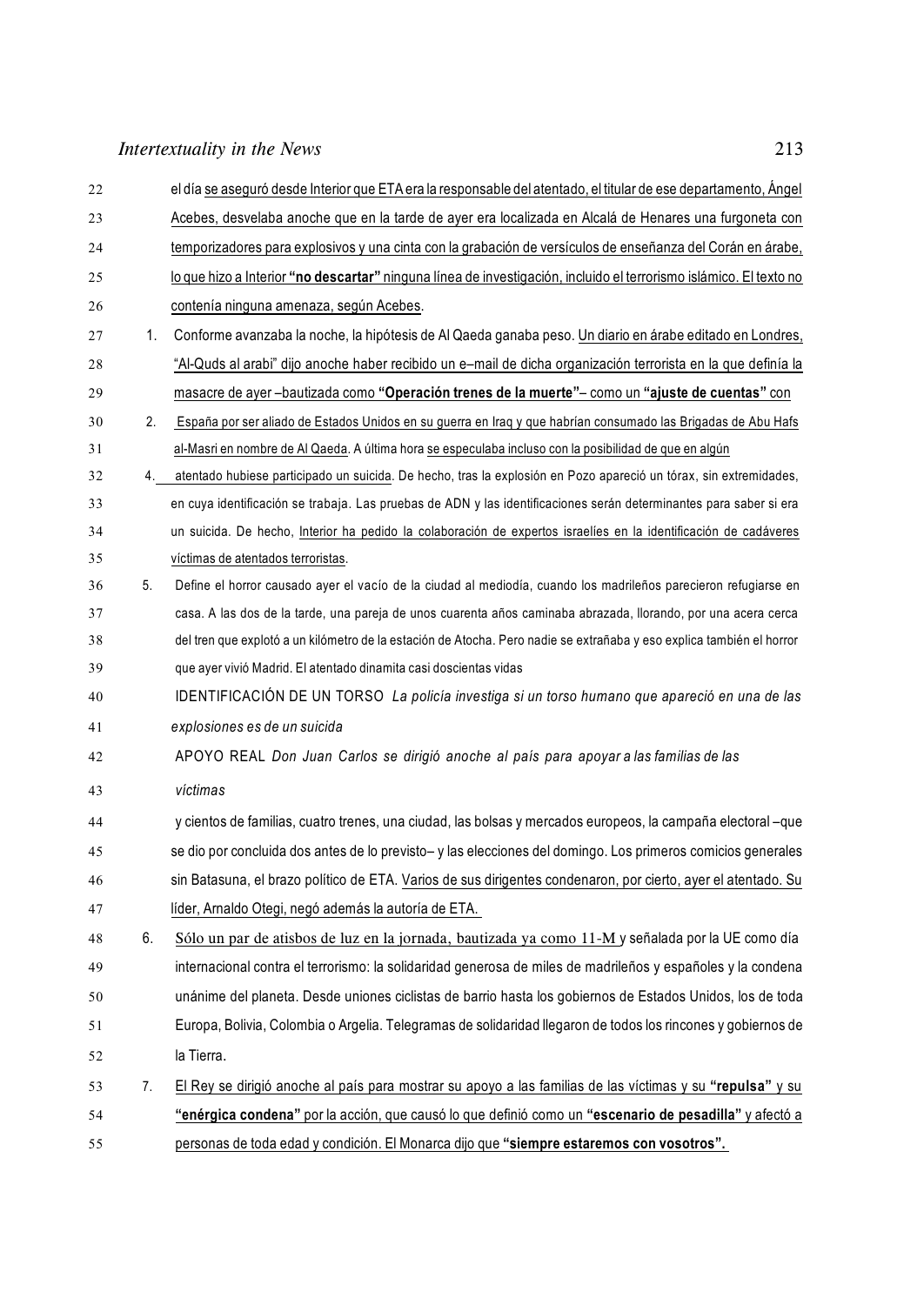8. La magnitud de la masacre, cuando se considera a ETA como un enfermo moribundo, hizo pensar desde la mañana que no era ella la autora del atentado. Que tal latigazo no podía ser el estertor de quien agoniza. Que tenía que ser alguien más fuerte, más capaz de perpetrar una acción tan coordinada e indiscriminada. Toda la mañana circuló el rumor de que la acción venía firmada por Al Qaeda o algún grupo próximo. Incluso se especuló con que Interior hubiese recibido la llamada de un grupo islámico asumiendo la acción. 9. El presidente delGobierno, José María Aznar, ofreció una declaración institucional al mediodía en que no citó ni una vez a ETA como posible autora de la matanza. Tampoco el Rey la citó. Acebes sí consideró sin titubeos que ETA es la causante. Anoche abrió la posibilidad de que fuese terrorismo islámico. 10. Diez de los artefactos, además, estaban compuestos por unos ocho kilogramos de explosivo. En concreto, dinamita titadyne y dinamita comprimida de la que también emplea ETA. Los otros dos artefactos contenían entre once y doce kilos. Así, los terroristas emplearon en total cerca de cien kilos de dinamita. 11. Otro indicio que sustentaba la tesis de que fue ETA la responsable es que el 24 de diciembre fueron detenidos SIN REFERENCIAS A ETA *Ni el Rey ni Aznar, aunque sí Acebes, citan a ETA como responsable* FURGONETA SOSPECHOSA *La policía detecta un vehículo con detonadores y una cinta en árabe* en San Sebastián dos presuntos terroristas con mochilas cargadas de explosivos que pretendían hacer detonar en la estación también madrileña de Chamartín. 12. A última hora de ayer, Interior atribuía la acción a nueve personas, seis hombres y tres mujeres, de entre 24 y 25 años todos ellos. Éstos al parecer habían sido identificados –incluso con fotografías, según fuentes de Interior– como los terroristas que a primera hora de ayer subieron a los distintos trenes en la estación de Alcalá de Henares los doce paquetes mortales. 13. Éstos fueron supuestamente colocados en las papeleras de los vagones. Los cuatro trenes en que explotaron bombas tienen como punto en común la estación de Alcalá de Henares, donde fue además localizada la furgoneta. Por ello, la policía considera que los artefactos fueron subidos a los trenes en las paradas, de unos dos minutos, que se hacen para subir y bajar pasaje. 14. Esta línea férrea cubre el llamado "corredor del Henares", a lo largo del cual viven básicamente trabajadores y personas de extracción humilde. En muchos de los barrios atravesados por estas líneas habita población inmigrante. Muchos de los heridos son ecuatorianos. El Gobierno de Ecuador convocó a media tarde de ayer a un minuto de silencio en memoria de las víctimas, entre las que hay nacionales de ese país sudamericano, que son la primera colonia extranjera en Madrid. 15. Los artefactos estaban preparados para explotar de manera simultánea hacia las 7.35 horas de la mañana, con diferencias de entre tres y cuatro minutos. El primero reventó en Atocha.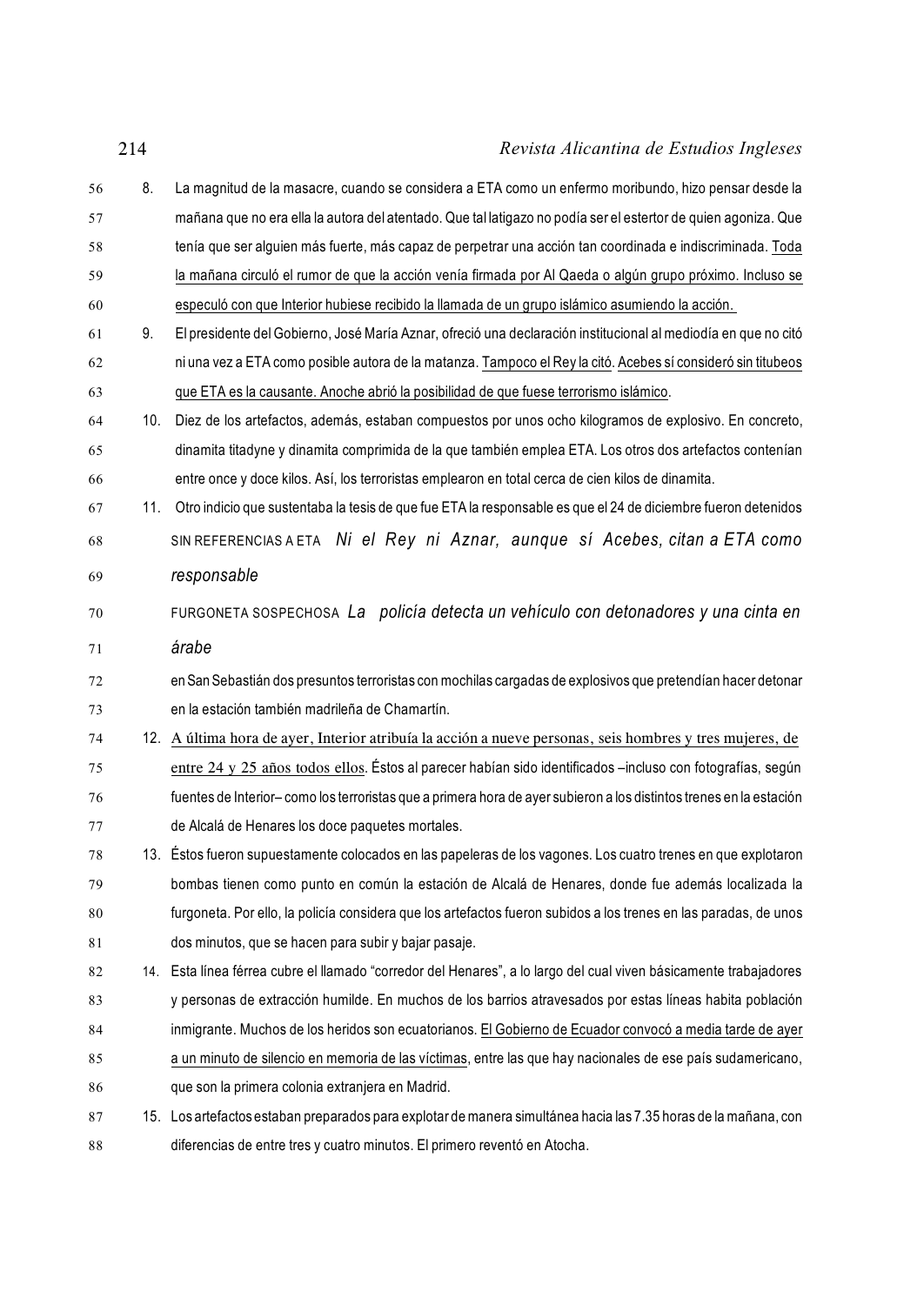16. Dos de ellos explotaron en la estación de Santa Eugenia, donde causaron in situ 15 muertos y alrededor de 25 heridos, cinco de ellos graves. En la estación de El Pozo del Tío Raimundo explotó una bomba a bordo de un tren y otra fue localizada en las vías, entre el convoy y los raíles. Murieron 69 personas y más de 150 quedaron heridas, muchas de ellas graves. 17. La secuencia con más bombas se dio en el convoy 192 de Renfe, a bordo del cual hubo cuatro explosiones cerca de Atocha, a la altura de la calle Téllez. La primera se produjo en la cabecera del tren, de seis vagones, y segundos después, en secuencias, se registraron otras tres explosiones. Las de los coches quinto y sexto los destrozaron y causaron un espectáculo dantesco, con cuerpos mutilados y expulsados de los vagones. Hubo 59 muertos y decenas de heridos. Otra bomba no estalló. En Atocha hubo 30 muertos y numerosos heridos. Fuentes de la Audiencia Nacional señalaron que la intención de los terroristas era volar la estación de Atocha –la sede madrileña del AVE–, ya que el convoy que voló a la altura de la calle Téllez llegaba con dos minutos de retraso. 18. Dos jueces de la Audiencia Nacional, IsmaelMoreno y Juan delOlmo, fueron los encargados del levantamiento de los cadáveres. Ambos jueces visitaron el pabellón de Ifema habilitado como tanatorio. Unos 70 forenses colaboraban en la identificación de los cuerpos. Éstas eran de gran complejidad ya que debe comprobarse el ADN en algunos casos, según las mismas fuentes. 19. En la dantesca tarea de evacuación de los cadáveres y heridos participaron cientos de personas. Fuentes de la Delegación del Gobierno detallaron que participaron 1.329 personas de servicios sanitarios, 215 bomberos, 150 miembros o voluntarios de la Cruz Roja con equipos de Catalunya, Castilla, Andalucía, Navarra o Extremadura.

# **El País, viernes 12 de marzo de 2004**

| $\overline{1}$ | Infierno terrorista en Madrid: 192 muertos y 1.400 heridos                                      |
|----------------|-------------------------------------------------------------------------------------------------|
| 2              | Interior investiga la pista de Al Qaeda sin descartar a ETA                                     |
| 3              | • Diez explosiones en cuatro trenes de cercanías siembran el terror                             |
| $\overline{4}$ | • La policía encuentra detonadores y una cinta con versos del Corán en Alcalá El Rey expresa su |
| 5              | "repulsa e indignación"                                                                         |
| 6              | • Rajoy y Zapatero piden la unidad de los demócratas                                            |
| 7              | • Los partidos suspenden la campaña electoral y se suman a las manifestaciones convocadas hoy   |
| 8              | en toda España                                                                                  |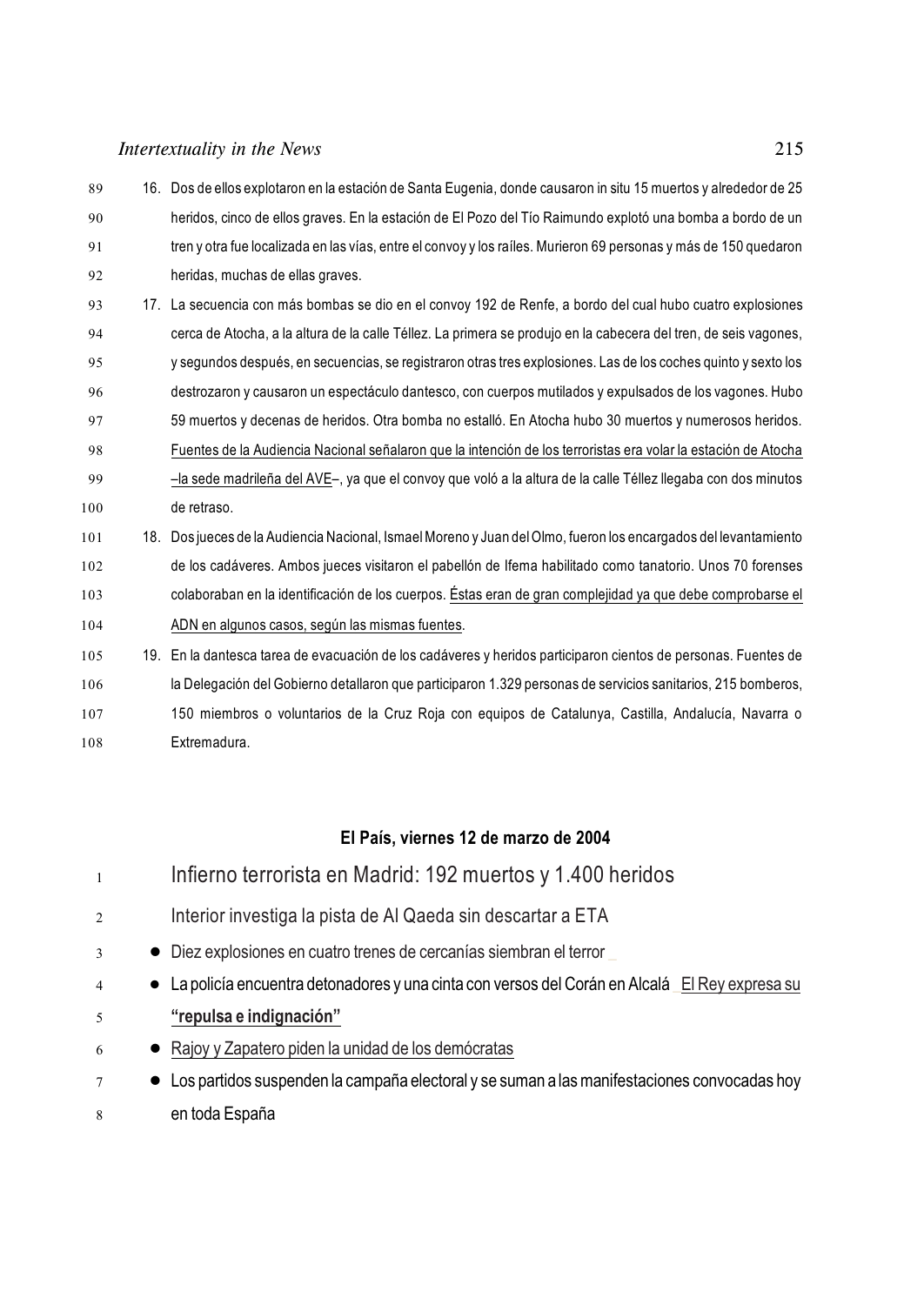| 9  |    | Cuatro atentados terroristas sincronizados, en los que estallaron 10 de los 13 artefactos explosivos              |
|----|----|-------------------------------------------------------------------------------------------------------------------|
| 10 |    | colocados, causaron ayer una matanza en los trenes de cercanías de Madrid. Al menos 190 personas                  |
| 11 |    | fallecieron y más de 1.400 resultaron heridas en el mayor ataque terrorista en la historia de España y uno        |
| 12 |    | de los más sangrientos de Europa. Las bombas estallaron pasadas las 7.30 en la estación de Atocha y en            |
| 13 |    | sus cercanías, en la de Santa Eugenia y en el apeadero del Pozo del Tío Raimundo cuando decenas de                |
| 14 |    | miles de ciudadanos se dirigían a su trabajo. El Ministerio del Interior informó de que su principal línea de     |
| 15 |    | investigación es ETA, pero no descartó la pista de Al Qaeda tras el hallazgo en Alcalá de una cinta con           |
| 16 |    | versos del Corán y detonadores en una furgoneta robada.                                                           |
| 17 |    |                                                                                                                   |
| 18 |    | Cuatro atentados simultáneos causan una matanza en trenes de                                                      |
| 19 |    | Madrid                                                                                                            |
| 20 |    | Al menos 192 muertos y más de 1.400 heridos en el peor ataque terrorista sufrido en España                        |
| 21 |    | Interior atribuyó a ETA la masacre <i>aunque</i> después no descartó que pudiera ser                              |
| 22 |    | Al Qaeda                                                                                                          |
| 23 |    | JOSÉ MANUEL ROMERO,                                                                                               |
| 24 | 1. | Madrid Cuatro atentados simultáneos perpetrados en otros tantos trenes de cercanías que se dirigían ayer          |
| 25 |    | desde Alcalá de Henares, un municipio de la periferia de Madrid, hasta Atocha, en el centro de la capital,        |
| 26 |    | dejaron al menos 192 muertos y más de 1.400 heridos. Los terroristas habían colocado 13 bombas en los trenes      |
| 27 |    | con más de 100 kilos de explosivo. Diez de los artefactos explotaron entre las 7.35 y las 7.45 dejando un         |
| 28 |    | reguero de muerte en la línea ferroviaria. El Gobierno barajó desde el mediodía la hipótesis de que el atentado   |
| 29 |    | había sido obra de ETA. A las siete de la tarde, el ministro del Interior, Ángel Acebes, expresó algunas dudas    |
| 30 |    | tras revelar que habían encontrado en Alcalá de Henares una furgoneta robada con detonadores y cintas con         |
| 31 |    | versículos del Corán. Sólo unos minutos después, el diario árabe Al Quds Al Arabi comunicó que había recibido     |
| 32 |    | una carta en la que Al Qaeda reivindicaba el atentado                                                             |
| 33 | 2. | Los terroristas asesinaron ayer en Madrid al menos a 192 personas e hirieron a más de 1.400, al hacer explotar    |
| 34 |    | diez de las 13 bombas que ocultaron en mochilas y bolsas de plástico, con entre ocho y 12 kilos de dinamita       |
| 35 |    | cada una, y colocaron en cuatro trenes de cercanías que cubrían el trayecto entre Alcalá de Henares, municipio    |
| 36 |    | situado en el sureste de la región, y la estación de Atocha, en el centro de la capital. En los hospitales había  |
| 37 |    | anoche 44 heridos "en estado crítico" y otros 27 "muy graves".                                                    |
| 38 | 3. | La organización terrorista Al Qaeda reivindicó el atentado a través de una carta enviada ayer al diario árabe con |
| 39 |    | sede en Londres Al Quds Al Arabi, órgano habitual de los comunicados de Al Qaeda. "Hemos logrado                  |
| 40 |    | infiltrarnos en el corazón de Europa de las cruzadas, y golpear una de las bases de la alianza de las             |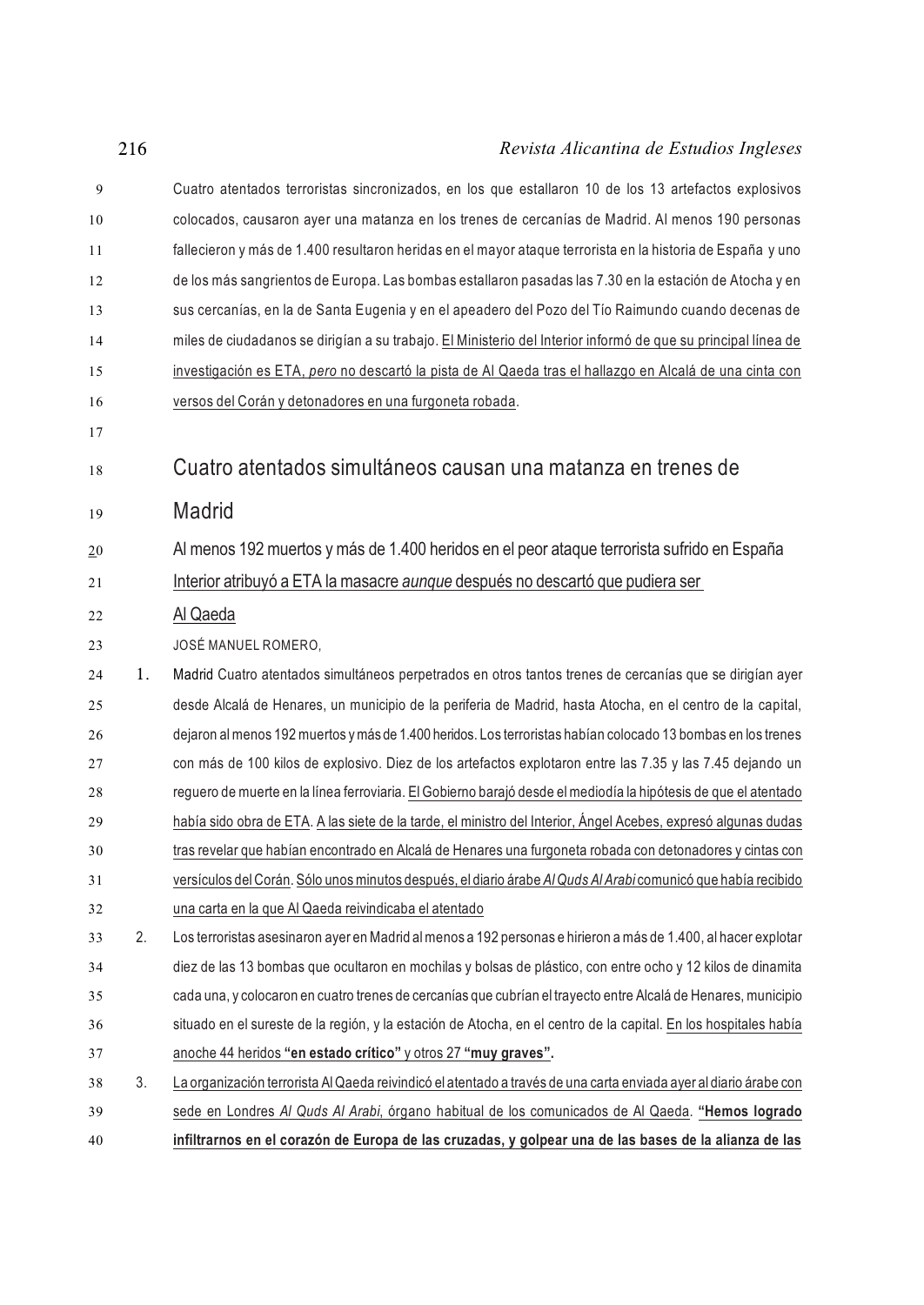**cruzadas"**, señalaba la misiva firmada por las Brigadas Abu Hafs Al Masri, que anteriormente habían reivindicado los atentados contra las sinagogas de Turquía y el perpetrado contra la ONU en agosto en Bagdad. El grupo terrorista denominó a la operación **"los trenes de la muerte"**. 4. Desde primeras horas de la mañana, fuentes de la lucha antiterrorista en España consideraban que el atentado no era **"del estilo"** de los cometidos por ETA y que tenía que haber sido planificado durante al menos un mes por un grupo de entre 12 y 30 terroristas. Interior ha mantenido hasta ahora que la infraestructura de ETA en Madrid era mínima. Además, los criminales no avisaron previamente de sus intenciones mortales, como hace .48 habitualmente ETA en sus atentados 5. Pese a todas esas evidencias, el ministro del Interior, Ángel Acebes, despejó las dudas en una conferencia de prensa convocada a las 13.00: **"ETA ha conseguido su objetivo. El Gobierno no tiene ninguna duda de que ETA esta detrás"**. Y añadió: **"Es absolutamente intolerable cualquier tipo de intoxicación que vaya dirigida a desviar el objetivo y los responsables de esta tragedia"**, en referencia a las informaciones que apuntaban a grupos islámicos como autores del atentado. 6. Sólo siete horas después de esa declaración, elministro volvió a comparecer ante los medios de comunicación y entonces admitió algunas dudas tras explicar que la policía había encontrado una furgoneta en Alcalá de Henares robada en Madrid el 28 de febrero pasado con siete detonadores **"y cintas con versículos del Corán"**. El hallazgo del vehículo se había producido a las doce del mediodía. Acebes tampoco confirmó por .58 la tarde que la dinamita era del tipo usado habitualmente por ETA, como se había informado por la mañana 7. Todos los partidos políticos suspendieron la campaña electoral como consecuencia de la masacre en Madrid. El Gobierno del PP acordó con el PSOE convocar a los ciudadanos a una manifestación que tendrá lugar hoy a las siete de la tarde en toda España bajo el lema *Con las víctimas, con la Constitución, por la derrota del terrorismo.* En diversos puntos del país se improvisaron concentraciones de condena al atentado. El Rey Juan Carlos suspendió todos sus actos y visitó a los heridos en los hospitales y a las familias de los muertos. El Ayuntamiento de Madrid y el Gobierno central decretaron tres días de luto oficial. Todas las comunidades se sumaron ayer a la convocatoria. Y miles de madrileños se lanzaron a la calle para auxiliar a los afectados por el atentado y formaron larguísimas colas para donar su sangre con destino a las personas ingresadas en los hospitales. 8. El presidente del Gobierno, José María Aznar, compareció ante los periodistas al mediodía tras reunir a su gabinete de crisis y leyó una declaración institucional: **"El 11 de marzo ocupa ya su** (Pasa a la página siguiente) **lugar en la historia de la infamia. No hay negociación posible ni deseable con estos asesinos. No debemos aspirar a nada que no sea la derrota total del terrorismo"**. En ningún momento empleó la palabra ETA. 9. Al menos nueve terroristas, según las primeras investigaciones del Ministerio del Interior, perpetraron la matanza indiscriminada de ayer al hacer explotar las bombas entre las 7.35 y las 7.45 de la mañana. Para su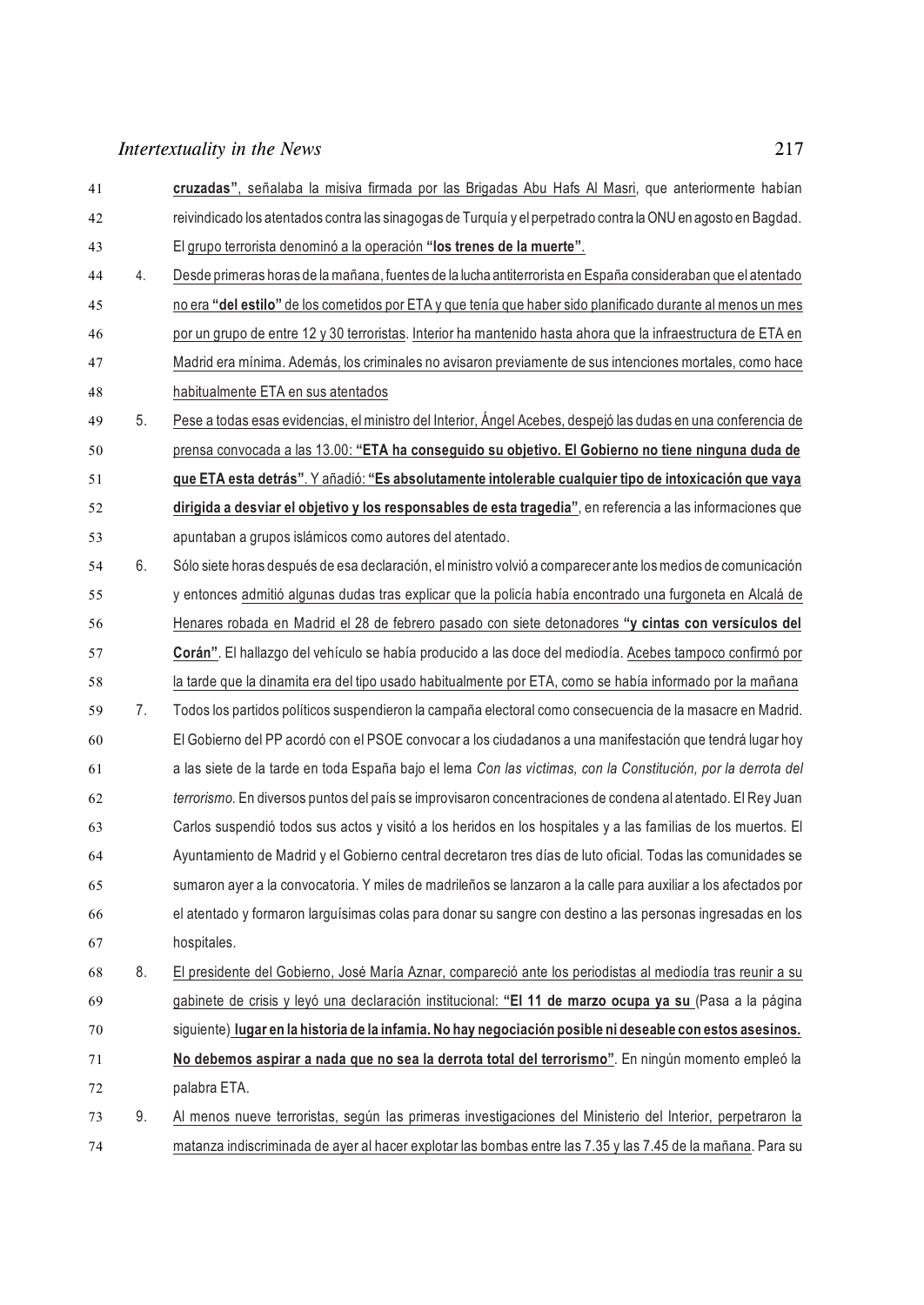acción criminal eligieron uno de losmomentos del día en el que los trenes van más cargados de viajeros, hasta el punto de que muchos vagones rebasan a esas horas su ocupación máxima. Los terroristas fijaron como objetivo de su matanza un corredor ferroviario —el correspondiente a la línea C-2 entre Guadalajara y Madrid— utilizado mayoritariamente por trabajadores, muchos de ellos inmigrantes, y universitarios. Interior llegó a distribuir ayer a media tarde las fotos de nueve supuestos autores de la matanza, todos ellos de ETA. 10. Esos terroristas, según la primera hipótesis policial, habrían subido a los cuatro trenes de cercanías para colocar los explosivos, que iban escondidos en bolsas de plástico y mochilas, y se bajaron antes de que las .82 máquinas arrancaran desde Alcalá de Henares con destino a la estación de Atocha, en Madrid Una línea muy utilizada 11. Los cuatro trenes partieron de Alcalá entre las 7.00 (dos de ellos, que deberían llegar a la vez a Atocha) y las 7.15. El temporizador de cada bomba había sido activado para que la explosión se produjera apenas 35 minutos después de colocados los artefactos dentro de cada tren. 12. La línea ferroviaria donde atentaron ayer los terroristas es utilizada diariamente por 216.000 pasajeros que residen mayoritariamente en barrios obreros. En cada convoy viajan en las horas de más afluencia hasta 700 personas, a razón de 100 viajeros por cada vagón. Las explosiones afectaron a dos o tres vagones de cada convoy. La frecuencia de paso de los trenes en las primeras horas de la mañana es inferior a los tres minutos. 13. Entre los argumentos de la policía para atribuir el atentado a ETA figuraba el hecho de que esta organización terrorista proyectaba desde hace meses un gran atentado en Madrid. Primero lo intentó mediante la colocación de dos mochilas con 25 kilos de dinamita en el tren Intercity que salía de Irún el día de Nochebuena de 2003 a las 8.15 para llegar a la estación de Chamartín a las 15.25, donde debía explotar el artefacto sólo 30 minutos después. La policía impidió entonces la matanza, al detener a los dos terroristas que habían preparado el crimen y desactivar una de las mochilas-bomba que ya había sido colocada en el tren. 14. La Guardia Civil evitó más atentados en Madrid cuando interceptó el 29 de febrero pasado en Cañaveras (Cuenca) a otros dos etarras que trasladaban a la capital más de 500 kilos de explosivo en una furgoneta. 15. En ambos casos, sólo dos terroristas prepararon los atentados. En el ayer, hacían falta entre 12 y 30, según 100 los expertos. 16. La masacre de los trenes se convirtió en el atentado más sangriento en la historia de España y uno de los mayores de Europa. La matanza de ayer equivale en víctimas a los asesinatos de ETA de los últimos 15 años. La banda terrorista había asesinado desde 1968 hasta ayer a 817 personas. 17. La secuencia mortal arrancó a las 7.40 en la estación de Atocha cuando hicieron explosión las tres bombas que los terroristas habían colocado en el tren estacionado en ese punto y que procedía de Alcalá de Henares. **"Miré atrás y era como estar en la guerra"**, señaló uno de los supervivientes que viajaban en el convoy. Una enfermera que acudió en auxilio de las víctimas resumió así su impotencia: **"Ví cadáveres con los móviles**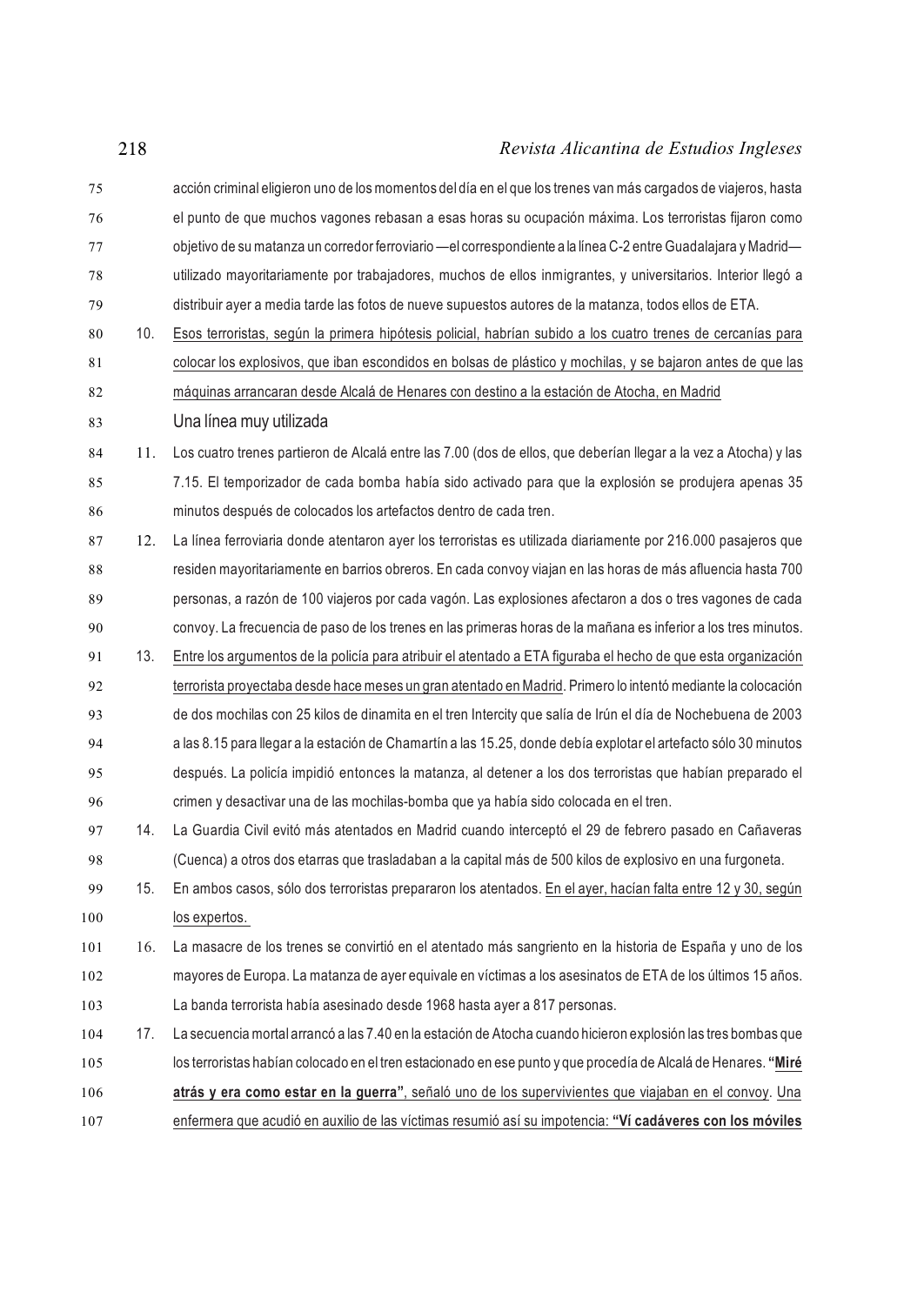| 108 |     | sonando, muchos jóvenes y niños". Los servicios sanitarios rescataron del amasijo de hierros a 34                 |
|-----|-----|-------------------------------------------------------------------------------------------------------------------|
| 109 |     | personas sin vida.                                                                                                |
| 110 |     | Ochenta forenses trabajaban desde primeras horas de la tarde de ayer en la identificación                         |
| 111 |     | de los muertos, algunos de los cuales necesitarán de pruebas de ADN para precisar su identidad                    |
| 112 | 18. | A sólo 500 metros de ese lugar, en otro tren con el mismo destino que circulaba junto a la calle de Téllez, una   |
| 113 |     | zona residencial del distrito de Retiro, explotaron cuatro bombas dentro de las vagones que causaron 64           |
| 114 |     | muertos y escenas dantescas en la vía, donde numerosos viajeros se prestaban auxilio mutuo rodeados de            |
| 115 |     | cadáveres.                                                                                                        |
| 116 | 19. | El reguero mortal continuó por la estación de Pozo-Entrevias, a poco más de 1.000 metros de la calle de           |
| 117 |     | Téllez, junto a uno de los barrios más humildes de Madrid. Aquí se produjo el atentado más sangriento de la       |
| 118 |     | mañana, con al menos 67 cadáveres. Dos bombas destrozaron el tren que en ese momento circulaba por el             |
| 119 |     | lugar.                                                                                                            |
| 120 | 20. | A sólo unos cientos de metros, en la estación de Santa Eugenia, los criminales atacaron a un cuarto tren con      |
| 121 |     | otra bomba que causó 16 víctimas mortales. Otros nueve viajeros recuperados con vida en los distintos trenes      |
| 122 |     | murieron en el hospital.                                                                                          |
| 123 | 21. | Los 192 cadáveres que dejaron los atentados simultáneos en la línea C-2 fueron trasladados al pabellón            |
| 124 |     | número 8 de los recintos feriales de Madrid, situado en el Campo de las Naciones, un espacio de parques y         |
| 125 |     | edificios de oficinas junto a la carretera de Barcelona. Allí, la esperanza dejó paso al desaliento en cientos de |
| 126 |     | familiares que acudieron en busca de los suyos.                                                                   |
| 127 | 22. | Ochenta forenses de la administración de Justicia trabajaron en la identificación de los muertos, algunos de los  |
| 128 |     | cuales necesitarán la práctica de pruebas de ADN para precisar su identidad.                                      |
| 129 | 23. | La Audiencia Nacional, encargada de la investigación de los hechos, activó el protocolo de grandes catástrofes    |
| 130 |     | que permite evitar la realización de las autop- (Pasa a la página siguiente) sias, preceptivas en toda muerte     |
| 131 |     | violenta, cuando las causas del fallecimiento son evidentes. De los 192 cadáveres trasladados al pabellón 6       |
| 132 |     | de los recintos feriales, sólo habían sido identificados 40 hasta las 19.00 de ayer.                              |
| 133 | 24. | Todos los partidos políticos condenaron el atentado. El secretario general del PP y candidato a presidente,       |
| 134 |     | Mariano Rajoy, consideró "acabada la campaña electoral" como consecuencia del asesinato masivo                    |
| 135 |     | perpetrado por los terroristas y reclamó la unidad de todos los partidos: "Es el momento de dejar de lado         |
| 136 |     | todas las diferencias y unir las voluntades de todos los españoles"                                               |
| 137 | 25. | Su principal adversario                                                                                           |
| 138 |     | El rey Juan Carlos apeló "a la unidad, la firmeza y la serenidad para defender la convivencia                     |
| 139 |     | pacífica y democrática que garantiza la Constitución, por encima de las diferencias"                              |
| 140 |     | electoral, el socialista José Luis Rodríguez Zapatero, coincidió en esta idea: "Pido a los españoles serenidad y  |
| 141 |     | unidad porque los asesinos quieren que perdamos la calma y enfrentarnos entre nosotros. Yo pediría a todos        |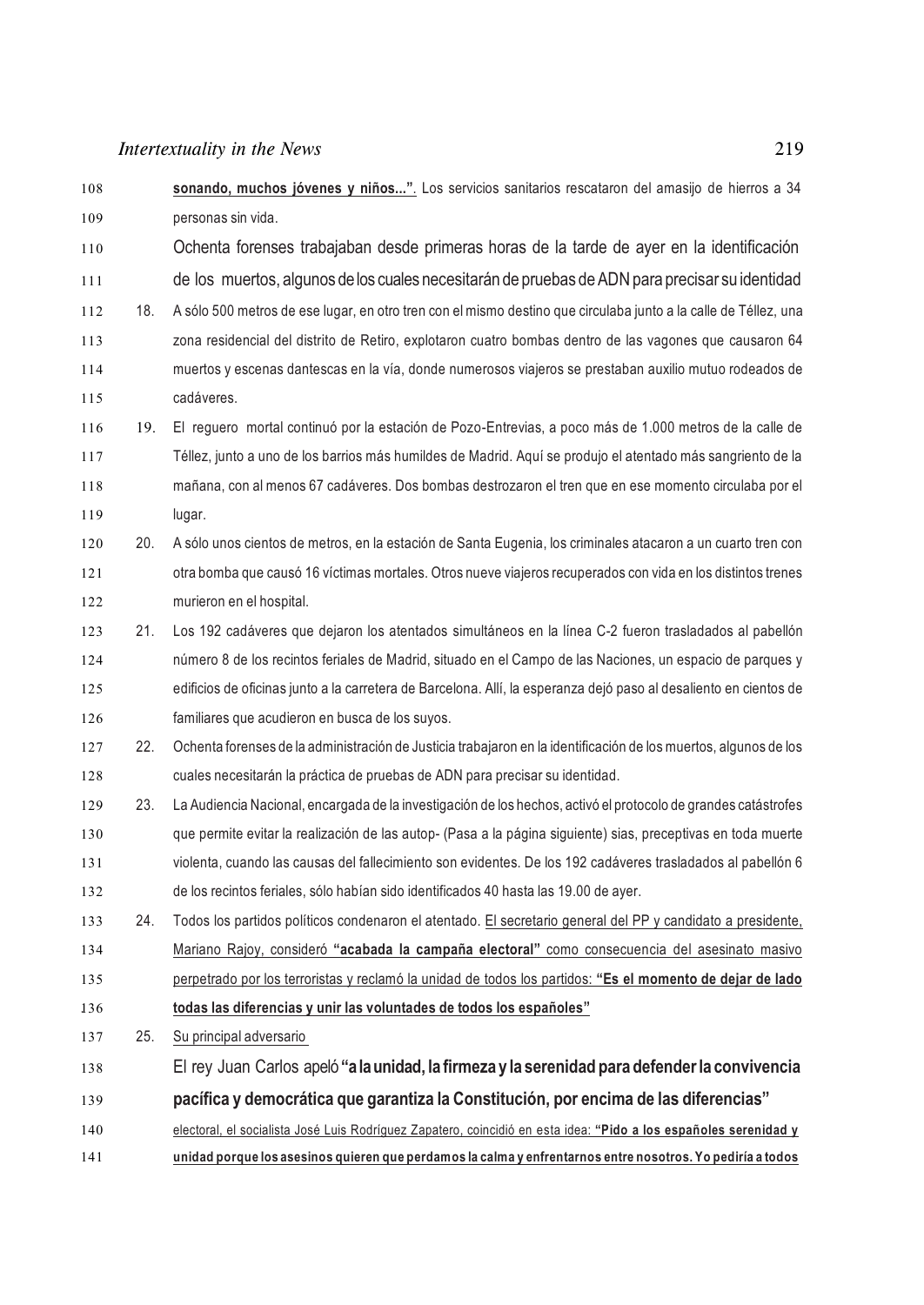| 142 |     | los ciudadanos que el próximo domingo, como reacción a ETA, hubiera una masiva participación en las              |
|-----|-----|------------------------------------------------------------------------------------------------------------------|
| 143 |     | urnas"                                                                                                           |
| 144 | 26. | El Rey Don Juan Carlos apeló en su discurso televisado, en el que no citó a la banda terrorista ETA, a la        |
| 145 |     | "unidad, la firmeza y la serenidad" de todos los españoles para "que defiendan la convivencia pacífica           |
| 146 |     | y democrática que garantiza la Constitución, por encima de las legítimas diferencias de opinión"                 |
| 147 | 27. | En su declaración, el monarca señaló: "La barbarie terrorista ha sumido a España en el más profundo              |
| 148 |     | dolor, repulsa e indignación. Hombres, mujeres y niños, ciudadanos libres de todas las edades y                  |
| 149 |     | ocupaciones, incluso de otros países, que se acercaban a sus destinos, escuelas y trabajos, se han               |
| 150 |     | encontrado brutalmente confrontados con la muerte y el sufrimiento. En estos trágicos momentos,                  |
| 151 |     | quiero hacer llegar a las familias de las víctimas mi más profundo afecto y el de toda mi familia"               |
| 152 | 28. | El lehendakari Juan José Ibarretxe consideró por su parte que los terroristas "están escribiendo su final, sus   |
| 153 |     | últimas páginas tristes y desgraciadas". Ibarretxe pidió por la mañana que no se utilice la violencia de ETA     |
| 154 |     | con fines partidistas. Su Gobierno decidió retirar del orden del día del pleno que celebrará el Parlamento vasco |
| 155 |     | el próximo 15 de marzo la discusión del plan Ibarretxe. Ese día estaba previsto el debate y votación de las      |
| 156 |     | enmiendas a la totalidad presentadas contra el plan por PP, PSE y Sozialista Abertzaleak, antes Batasuna, el     |
| 157 |     | grupo parlamentario que nunca condena los atentados de ETA.                                                      |
| 158 | 29. | El presidente de Estados Unidos, George W. Bush, trasladó a José María Aznar su condena "en los términos"        |
| 159 |     | más enérgicos" del "horrible atentado" ocurrido en Madrid. El secretario de Estado estadounidense, Colin         |
| 160 |     | Powell, ofreció al Gobierno español ayuda para encontrar a los responsables de la masacre.                       |
| 161 | 30. | Gaspar Llamazares, coordinador general de IU, reclamó "una imagen común de unidad de todos los                   |
| 162 |     | partidos ante la barbarie nazi que hoy ha cometido ETA"                                                          |
| 163 | 31. | El líder de Esquerra Republicana de Cataluña, Josep Lluis Carod Rovira, opinó que "no hay ni una sola idea       |
| 164 |     | política que se pueda defender con la violencia"                                                                 |
| 165 | 32. | Los obispos también comunicaron su rechazo ante el atentado y expresaron que no es moralmente posible el         |
| 166 |     | trato político con ETA. El Papa también condenó el atentado a través de un telegrama firmado en su nombre        |
| 167 |     | por el secretario de Estado vaticano, cardenal Angelo Sodano. "Al conocer la triste noticia de los execrables    |
| 168 |     | atentados, que han causado tantos muertos y numerosísimos heridos, el Santo Padre reitera su firme               |
| 169 |     | reprobación de tales injustificables actos que violan el fundamental derecho a la vida y socavan la              |
| 170 |     | pacífica convivencia".                                                                                           |
| 171 |     | Pronunciamiento de la ONU                                                                                        |
| 172 | 33. | El Consejo de Seguridad de la ONU, en una iniciativa poco habitual, condenó ayer a ETA por considerarla          |
| 173 |     | responsable, como el Gobierno español, de los atentados de Madrid. John Negroponte, embajador de Estados         |
| 174 |     | Unidos ante la ONU, señaló: "Estamos satisfechos de que el Consejo haya actuado tan rapidamente. El              |